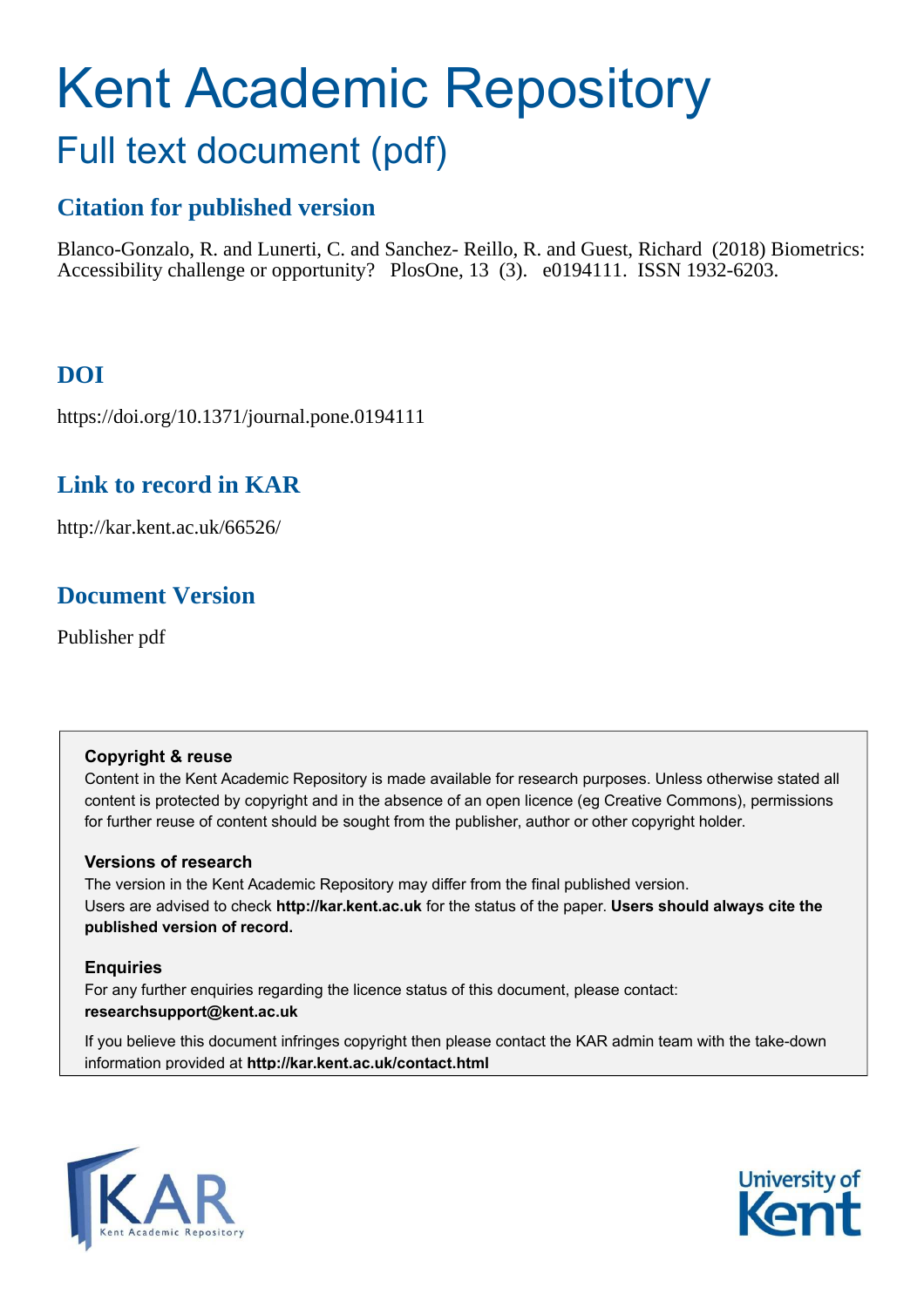

# **OPEN ACCESS**

**Citation:** Blanco-Gonzalo R, Lunerti C, Sanchez-Reillo R, Guest RM (2018) Biometrics: Accessibility challenge or opportunity? PLoS ONE 13(3): e0194111. [https://doi.org/10.1371/journal.](https://doi.org/10.1371/journal.pone.0194111) [pone.0194111](https://doi.org/10.1371/journal.pone.0194111)

**Editor:** Sambit Bakshi, National Institute of Technology Rourkela, INDIA

**Received:** October 25, 2017

**Accepted:** February 23, 2018

**Published:** March 22, 2018

**Copyright:** © 2018 Blanco-Gonzalo et al. This is an open access article distributed under the terms of the [Creative Commons Attribution License,](http://creativecommons.org/licenses/by/4.0/) which permits unrestricted use, distribution, and reproduction in any medium, provided the original author and source are credited.

**Data Availability Statement:** Participants signed an agreement (according to the EU Data Protection Directive (Directive 95/46/EC) and the Spanish national data protection law (LOPD)) which states that all data is restricted to University Carlos III use due to its sensitivity. Any additional data requests may be sent to: Grupo de Trabajo de Protección de Datos de la Universidad Carlos III de Madrid, [protdatos@uc3m.es](mailto:protdatos@uc3m.es). Contact person: Rafael Calzada Pradas, Tel: +34916248899.

**Funding:** The authors received no specific funding for this work.

<span id="page-1-0"></span>RESEARCH ARTICLE

# Biometrics: Accessibility challenge or opportunity?

#### **Ramon Blanco-Gonzalo<sup>1</sup> \*, Chiara Lunerti<sup>2</sup> , Raul Sanchez-Reillo<sup>1</sup> , Richard Michael Guest<sup>2</sup>**

**1** University Group for Identification Technologies, Department of Electronic Technology, University Carlos III of Madrid, Legane´s, Madrid, **2** School of Engineering and Digital Arts, University of Kent, Canterbury, United Kingdom

\* rbgonzal@ing.uc3m.es

## Abstract

Biometric recognition is currently implemented in several authentication contexts, most recently in mobile devices where it is expected to complement or even replace traditional authentication modalities such as PIN (Personal Identification Number) or passwords. The assumed convenience characteristics of biometrics are transparency, reliability and easeof-use, however, the question of whether biometric recognition is as intuitive and straightforward to use is open to debate. Can biometric systems make some tasks easier for people with accessibility concerns? To investigate this question, an accessibility evaluation of a mobile app was conducted where test subjects withdraw money from a fictitious ATM (Automated Teller Machine) scenario. The biometric authentication mechanisms used include face, voice, and fingerprint. Furthermore, we employed traditional modalities of PIN and pattern in order to check if biometric recognition is indeed a real improvement. The trial test subjects within this work were people with real-life accessibility concerns. A group of people without accessibility concerns also participated, providing a baseline performance. Experimental results are presented concerning performance, HCI (Human-Computer Interaction) and accessibility, grouped according to category of accessibility concern. Our results reveal links between individual modalities and user category establishing guidelines for future accessible biometric products.

### **Introduction**

Biometrics have an important role in mobile security systems. They are reliable and convenient to use, providing quick authentication without the need to memorise a sequence, unlike passwords and passcodes. Biometrics can be applied to a variety of contexts. For example, users can authenticate themselves in a mobile banking application using a single modality (such as face or voice), or combination of different biometric modalities, to enable a secure payment directly from their smartphone.

Biometric systems are replacing conventional authentication mechanisms such as PIN or graphical 'pattern' password to perform functions such as unlocking the screen of the device. Furthermore, biometrics can be used in combination with conventional methods to enhance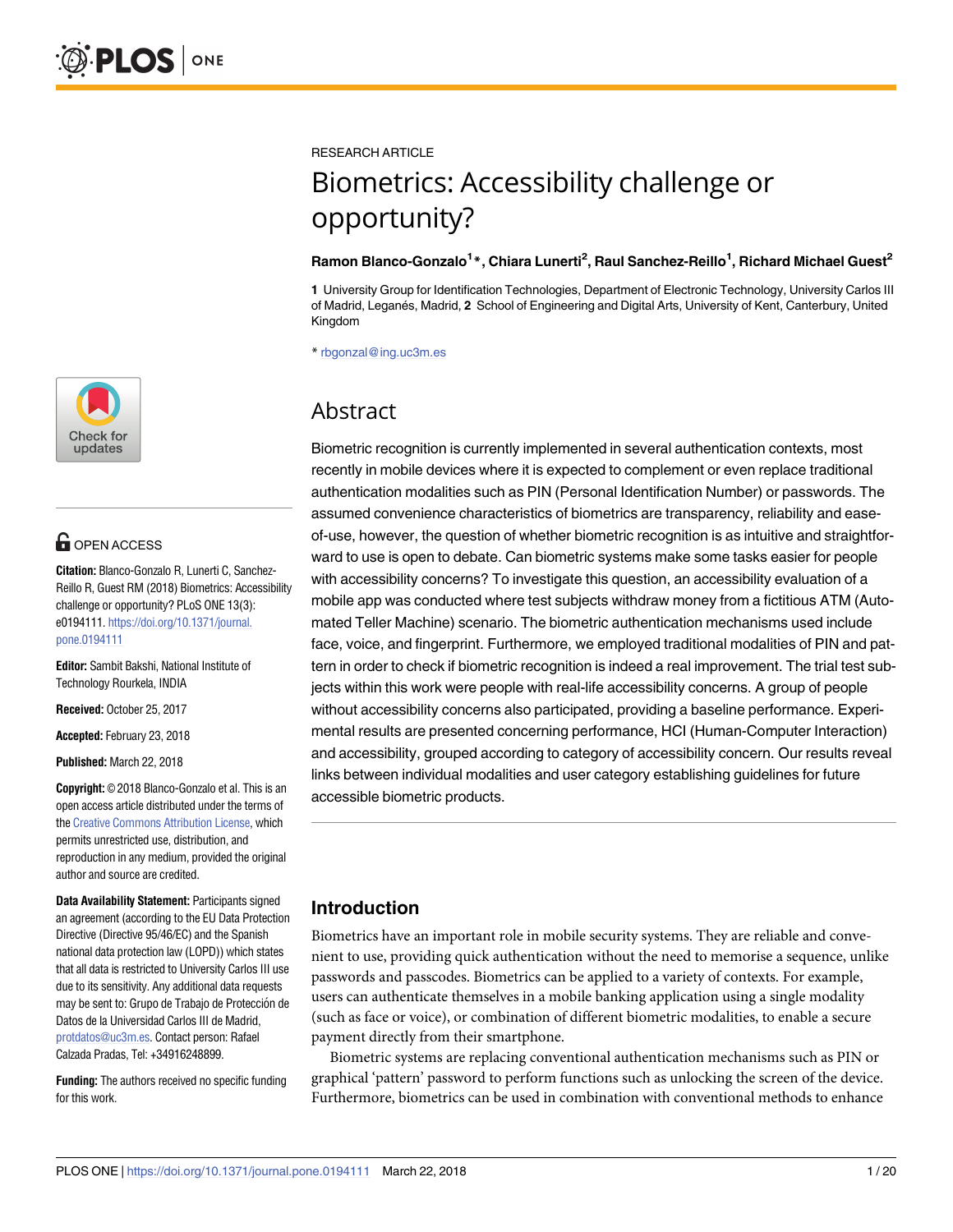<span id="page-2-0"></span>

**Competing interests:** The authors have declared that no competing interests exist.

the security around the protection of important sensitive data  $[1]$  $[1]$ . The presentation of a biometric sample/characteristic to the device can be straightforward, sometimes even transparent without the user even noticing that the capture process is occurring—for example, performing face authentication by simply looking at a device.

#### **Accessibility as an opportunity**

Ensuring that personal data is secure, it is of great importance that security systems are reliable and easy to use for as wide a cross-section of the population as possible. Ideally any system must not be inaccessible to groups such as the elderly, people with disabilities, or those with little knowledge of technology.

Given that mobile authentication methods are at a stage of entering implementational maturity, there is a great opportunity to inspire the deployment of new systems that have the desirable characteristics of universality, ease of use and high performance, with the potential to make daily tasks much easier for a wide population.

#### **Experiment background-CRMF**

The experiment reported in this paper continues a mobile biometrics accessibility research line  $[2]-[4]$  $[2]-[4]$  $[2]-[4]$  involving the collaboration of the 'Centre for the Recovery of Persons with Physical Disability of Madrid' (CRMF) based in Madrid (Spain). The Centre offers a range of rehabilitation facilities for physical or mental disabilities. Previous experiments have evaluated the accessibility of mobile devices apps for authentication with handwritten signature and fingerprint recognition, the latter performed using external devices [[2\]](#page-18-0). The results of these works were utilised as guidelines for future developments and applied to this experiment. In this present work, some of the most common authentication modalities in mobile devices were utilised. The biometrics modalities tested were speaker recognition, face and fingerprint (using the integrated smartphone sensor). Non-biometric modalities were PIN and pattern. The three main research objectives in this experiment were:

- To test the accessibility of the common biometric authentication modalities in mobile devices.
- To compare traditional authentication mechanisms with biometrics in terms of performance, HCI (Human Computer Interaction) and accessibility.
- To establish groups/clusters of test subjects with respect to accessibility concerns and establish links between these groups and modalities and/or preferences.

The experiment consisted of asking the test subjects to authenticate themselves on a mobile app in order to withdraw money from a fictitious ATM (represented by a tablet computer) scenario on which they had previously enrolled. Authentication was performed through the modalities described above (biometric and non-biometric). Once the test subject completed the authentication in all modalities, the fictitious ATM shows a fake note of €20 on the screen. This is more a first approach to a realistic scenario than an operational environment. The reason to withdraw the money once the authentication is performed in all modalities is to gather feedback from all of them.

This paper is organised as follows: a brief state-of-the-art regarding accessibility in biometrics is presented in the next section, followed by a description of the experimental design and methodology used. Results are reported within the results section and finally conclusions and best practices are discussed.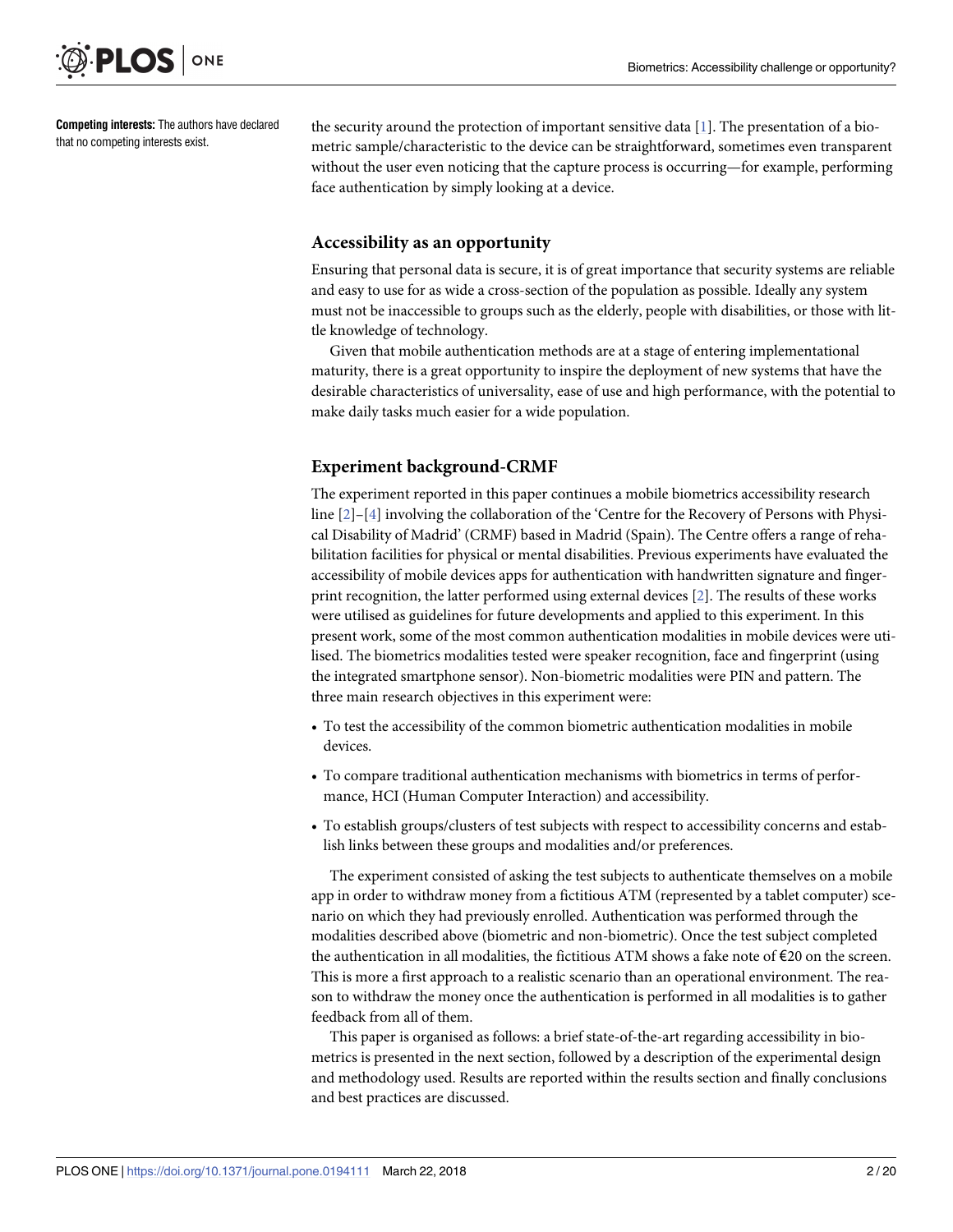#### <span id="page-3-0"></span>**State of the art**

Though there are several works on usability in biometrics, such as  $[5]-[7]$  $[5]-[7]$  $[5]-[7]$  $[5]-[7]$ , there are only a few previous works in the area, as accessibility has not still gained too much attention in biometric recognition systems  $[8]$  $[8]$ . Previous studies highlight the main difficulties that people with accessibility concerns may face when interacting with biometrics [[3\]](#page-18-0). A technical report within the ISO/IEC/JTC1/SC37 –Biometrics, namely ISO/IEC TR 29194:2015[[9\]](#page-18-0) contains best practices for biometric systems implementation with respect to different disabilities.

Further experiments have analysed the convenience of using specific modalities for elderly  $[2]$  $[2]$ ,  $[10]$  and for people with visual impairments  $[11]$ – $[13]$  $[13]$  $[13]$ , concluding that biometric recognition could ease common tasks such as banking transactions or mobile authentication. In studies of biometrics with elderly users, outcomes suggest that users have initial anxieties due to distrust and fear of unknown technologies. Recommendations reached during early accessibility experiments have been implemented in active banking apps, resulting in enhanced user experiences [\[14\]](#page-18-0).

In [\[4](#page-18-0)] the authors carried out an accessibility evaluation of a banking app which utilised biometric authentication, implemented according to EN 301 549—Accessibility requirements suitable for public procurement of ICT products and services in Europe [[15](#page-18-0)]. Participants ranked fingerprint and handwritten signature modalities highly in terms of comfort and security.

Accessibility is intrinsically linked to the term "usability". There are several works in the lit-erature regarding usability in biometrics and, most recently, concerning mobile devices [\[16\]](#page-18-0)-[\[18\]](#page-18-0). Most of those studies are based on ISO 9241–11:1998 [\[19\]](#page-18-0) and the NIST [[20](#page-18-0)] definition of usability "the extent to which a product can be used by specified users to achieve specified goals with effectiveness, efficiency and satisfaction in a specified context of use". Where effectiveness, efficiency and satisfaction are defined as:

- Effectiveness: "Accuracy and completeness with which users achieve specified goals".
- Efficiency: "Resources expended in relation to the accuracy and completeness with which users achieve goals".
- Satisfaction: "Freedom from discomfort, and positive attitudes towards the use of the product"

Some well-known investigations are the UK passport project conducted by Atos [[21](#page-18-0)] and the HBSI framework developed by the Purdue University [[22](#page-18-0)]. Both studies commenced following the NIST directives of usability and attempted to categorize the main usability measurements. Accessibility considerations have not, to date, been considered fully in the context of these frameworks.

#### **Evaluation set-up**

This section contains the information related to the experimental evaluation, including test subjects' characteristics, requirements, scenarios and methodology (based on the ISO/IEC 19795–2:2007 [[23](#page-19-0)] and authors' previous work [\[24\]](#page-19-0)).

#### **Test subjects**

A total of 41 test subjects took part in the experiment. 21 test subjects had accessibility concerns as determined by the CRMF. It is relevant to remark the difficulty of finding users with accessibility concerns and willing to participate in this kind of experiments. Current research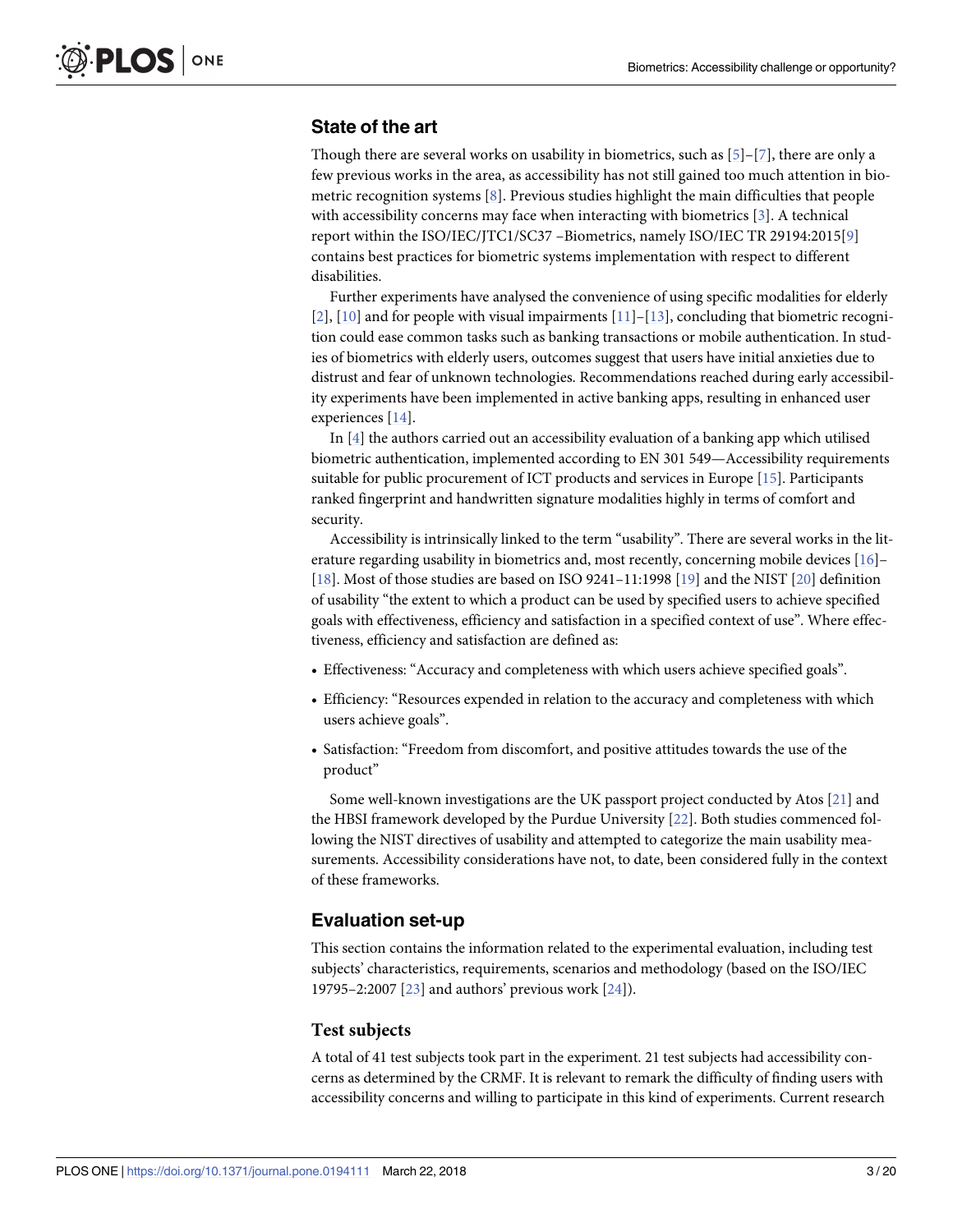|                                                                 | <b>CRMF</b>                                                                                   | Control                                               |
|-----------------------------------------------------------------|-----------------------------------------------------------------------------------------------|-------------------------------------------------------|
| Gender                                                          | 14 males / 7 females                                                                          | 10 males / 10 females                                 |
| Age                                                             | $12(18-30)$<br>$6(18-30)$<br>$5(31-45)$<br>$8(31-45)$<br>$4(46-60)$<br>$4(46-60)$<br>$2(61+)$ |                                                       |
| Academic degree                                                 | 8 Univ. degree<br>5 High school<br>7 Primary studies<br>1 No studies                          | 12 Univ. degree<br>5 High school<br>3 Primary studies |
| 18 Mobile devices<br>Experience<br>10 Computers<br>2 Biometrics |                                                                                               | 20 Mobile devices<br>15 Computers<br>5 Biometrics     |
| Groups                                                          | $5 HAD*1$<br>11 LED $*^2$<br>$2 \text{VID}^{*3}$<br>$17$ CLD <sup><math>*4</math></sup>       |                                                       |

<span id="page-4-0"></span>

1HAD: Hands/arms disabilities,

2 LED: legs disabilities,

3VID: Visual disabilities,

4CLD: Cognitive/learning difficulties

<https://doi.org/10.1371/journal.pone.0194111.t001>

experiments related to accessibility have similar number of participants  $[11]$ ,  $[25]$ . A total of 30 users interested in this experiment a priori, refused to participate due to lack of confidence in the technology. CRMF groups are explained in this section, within the physical and psychical disabilities. The demographic data of the test subjects is in [Table 1](#page-3-0).

We considered subgroups of test subjects according to the physical or mental disabilities presented. There are many other existing accessibility concerns [\[9](#page-18-0)] but we only considered those present within the CRMF group of test subjects. CRMF test subjects were divided in accordance with their accessibility concerns (it is important to note that some test subjects may have more than one disability, being included in more than one group), namely:

#### **Physical disabilities.**

- Hands/arms disabilities—HAD: Total or partial inability to use hands/arms properly when carrying out common tasks. In this experiment, this group will potentially have issues when interacting with the mobile device: handling it and/or touching the screen.
- Legs disabilities—LED: Total or partial inability to walk properly. Due to the equipment, this group rely on (e.g. wheelchairs or crutches), there could be different inconveniences in the interaction, such as difficulties to handle the mobile device with both hands.
- Visual disabilities—VID. Users who have difficulty in perceiving visual information (overall severe blindness).

**Psychical disabilities.** Cognitive or learning difficulties—CLD. Total or partial inability to understand instructions, memorize steps, talk properly or reading signs among others.

Control test subjects have no particular characteristics and have been selected randomly, covering the main representative groups in terms of age, gender and technology knowledge. This group acts as the baseline.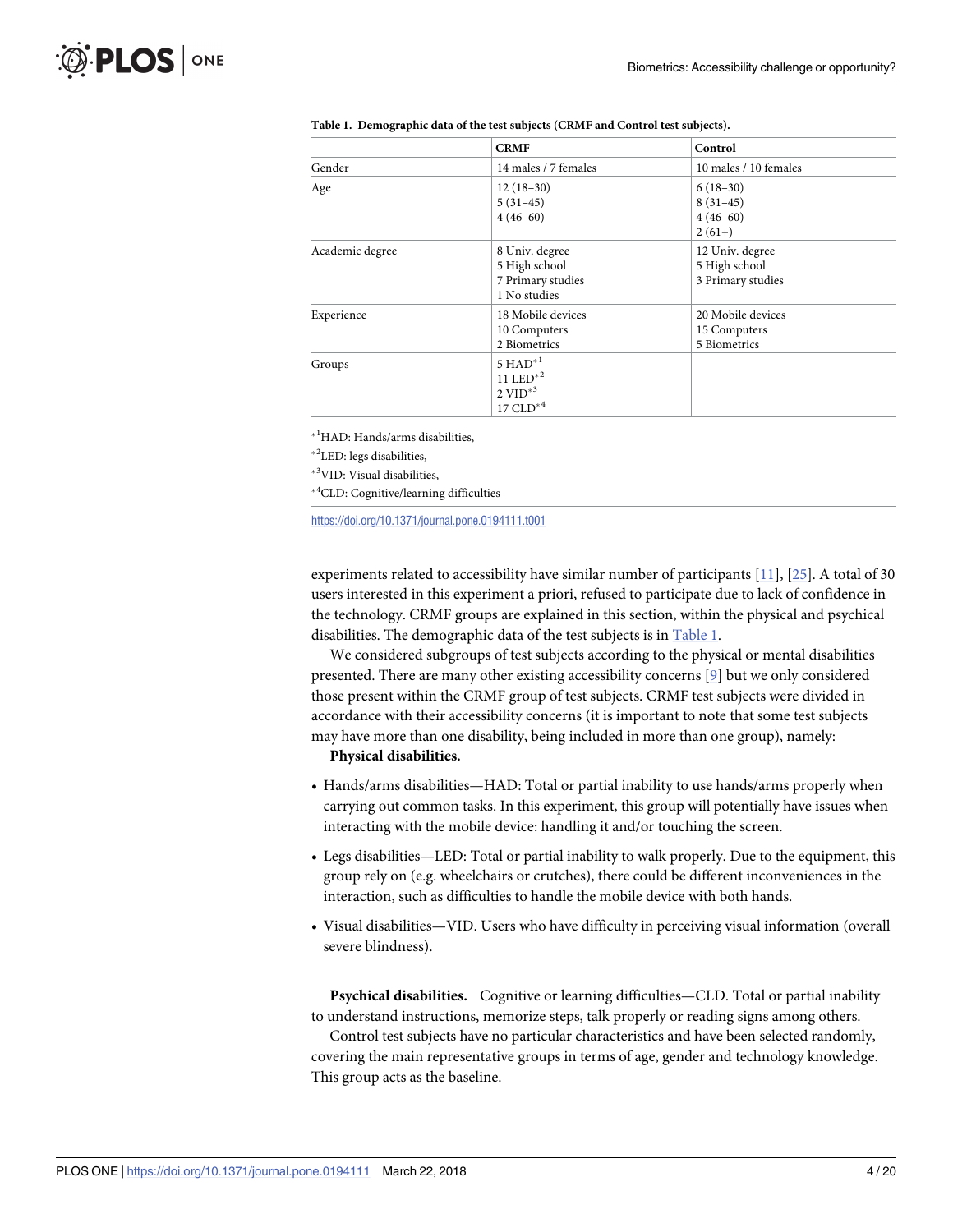#### <span id="page-5-0"></span>**Devices used**

Test subjects interacted with an Android app running on a OnePlus 3T smartphone (size: 152.7 x 74.7 x 7.35 mm and 5.5" screen). This device was selected as it incorporates an embedded fingerprint sensor and a 16 MP frontal camera. It also satisfies the requirements determined by previous work: capacitive screen and easiness to use. The fictitious ATM was a Sony Xperia Tablet Z (size: 266 x 6.9 x 172 mm and 10,1" screen), connected to the smartphone app via Bluetooth.

#### **Test subjects' guidance and training**

The entire experimental procedure was explained to all test subjects before starting the trial (CLD group needed further explanations by nurses). Moreover, the application offered information during each process. In addition, reminders as text messages on the screen are shown in all the stages. The evaluation is designed to be completed with an operator guidance, but the test subject is free to complete the process autonomously when possible.

#### **Evaluation workflow**

The experiment consisted of two sessions separated by a minimum of one week. At the beginning of the first session, test subjects were given information about the aim of the study and they were asked to sign a consent form to participate. They were required to complete a survey to collect demographics at the beginning of the session, where they were also asked about their opinion of biometrics and if they had any kind of experience with the technology. All gathered data have been handled according to the EU Data Protection Directive (Directive 95/46/EC) and the Spanish national data protection law (LOPD) [[26](#page-19-0)] and all participants were properly informed about it. This specific study was reviewed and approved by the ethics committee of the University Carlos III of Madrid [\[27\]](#page-19-0) before the study began. In order to start the evaluation, participants had to sign an agreement with this respect.

Participants were next requested to enrol each biometric and non-biometric characteristic in order: i) take 5 frontal images of their face; ii) enter a 4 digit PIN 3 times; iii) read out loud a sentence shown in the screen while pressing a virtual 'sample' button also on the screen and repeat the presentation 3 times (the same sentence was used during the whole evaluation). The sentence was in Spanish: "Mi voz es la clave que no tengo que recordar" (translation: "My voice is the key I do not have to remember"); iv) draw a pattern 3 times and finally, v) follow the instruction of the Android interface to enrol a single fingerprint on the system. The number of presentations per modality is the required number by each of the biometric algorithms applied.

After the enrolment, test subjects were presented with a scenario where they were required to withdraw money from a fictitious ATM. In order to do so, they needed to verify themselves on the Bluetooth-connected smartphone to conclude the transaction. During enrolment test subjects were supervised by an operator, ensuring that they had a clear idea of how to proceed in each step. During the verification task subjects were not given any detailed instructions apart from the indications provided by the app. During the verification task, subjects had to donate samples in the same order as enrolment, but providing only one sample of each modality.

The second session took place a minimum of one week after the first session. Test subjects were presented with the same scenario that required the withdrawing of money from the ATM represented by the tablet using the mobile app. For the authentication in this second phase, subjects were asked to present face, PIN, voice, fingerprint and pattern. At the end of the session they had to complete a questionnaire concerning the overall experience they had with the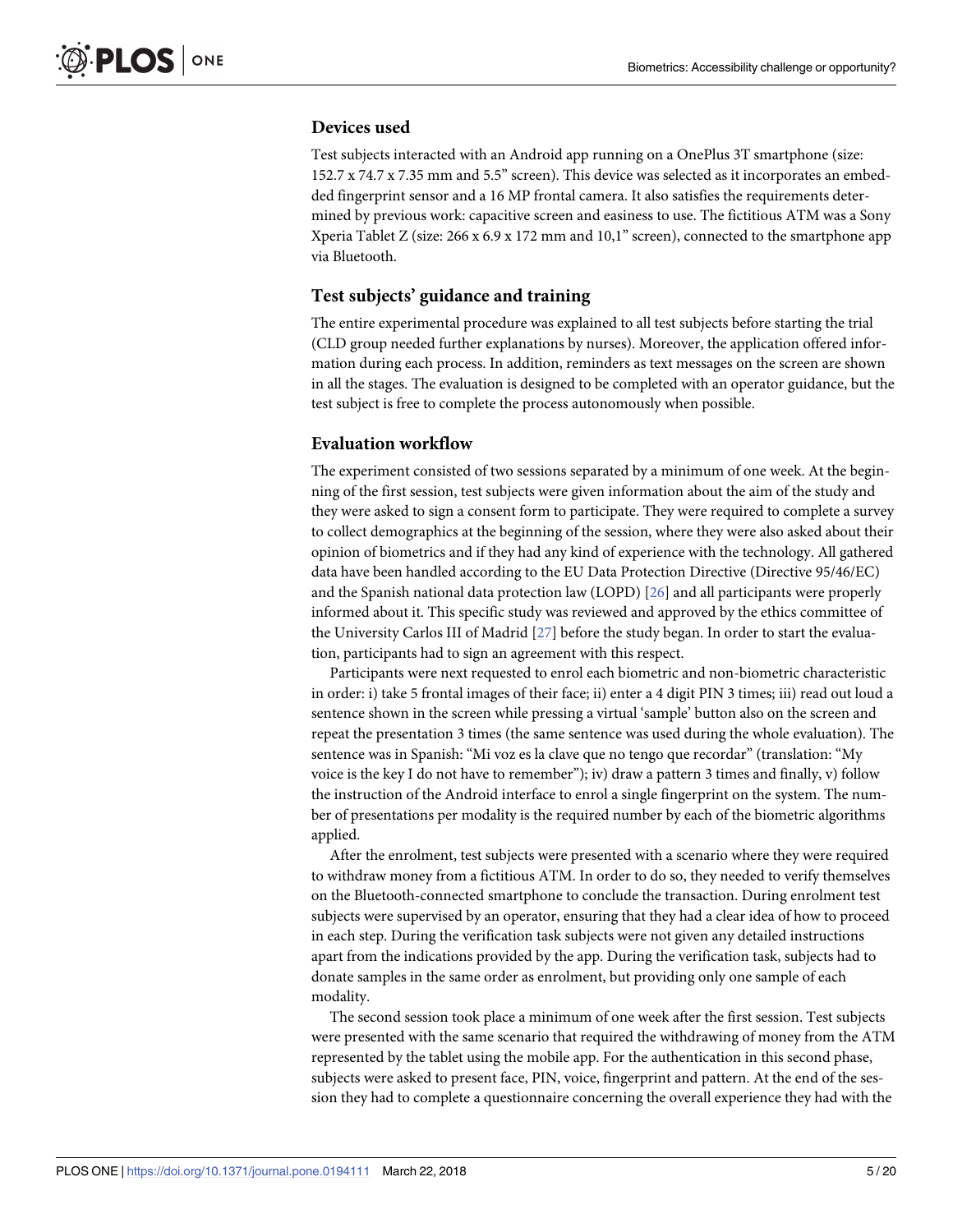<span id="page-6-0"></span>





**[Fig 1. E](#page-5-0)valuation map.**

<https://doi.org/10.1371/journal.pone.0194111.g001>

app, the difficulties they may have encountered and their preference on the modalities. The experimental process is summarized in [Fig 1.](#page-5-0)

#### **Biometric modalities characteristics**

The speaker recognition system (the Kivox 360 tool  $[18]$  $[18]$  $[18]$ ) was provided by Agnitio and returns several results from a biometric process regarding sample quality and performance. Nevertheless, not all the results the tool provides are within the scope of this paper. Therefore, for this experiment, a voice sample was sent to a server that returns a sample quality feature and biometric verification decision (yes/no). We have quantized the quality to sufficient or low quality.

Fingerprints were collected using the Android interface that is available in smartphones provided with fingerprint sensor. The Android operating system has a limit of 5 fingerprints that can be stored on a single device, so this restricted the experiment as it was not possible to use fingerprints in the second session (only 5 users can be registered at the same time). The fingerprint recognition system does not allow image extraction or percentage match result reporting, only returning a 'yes/no' decision.

No face recognition algorithms were actively applied during the evaluation process meaning that test subjects took "selfies" without any quality or face detection feedback. However, they were instructed to locate the face frontal and within the boundaries of a guiding bounding box. Once all data was collected, a Viola-Jones based face detection algorithm was utilised [\[28\]](#page-19-0). Images were cropped by the bounding boxes generated and used as an input to a SIFT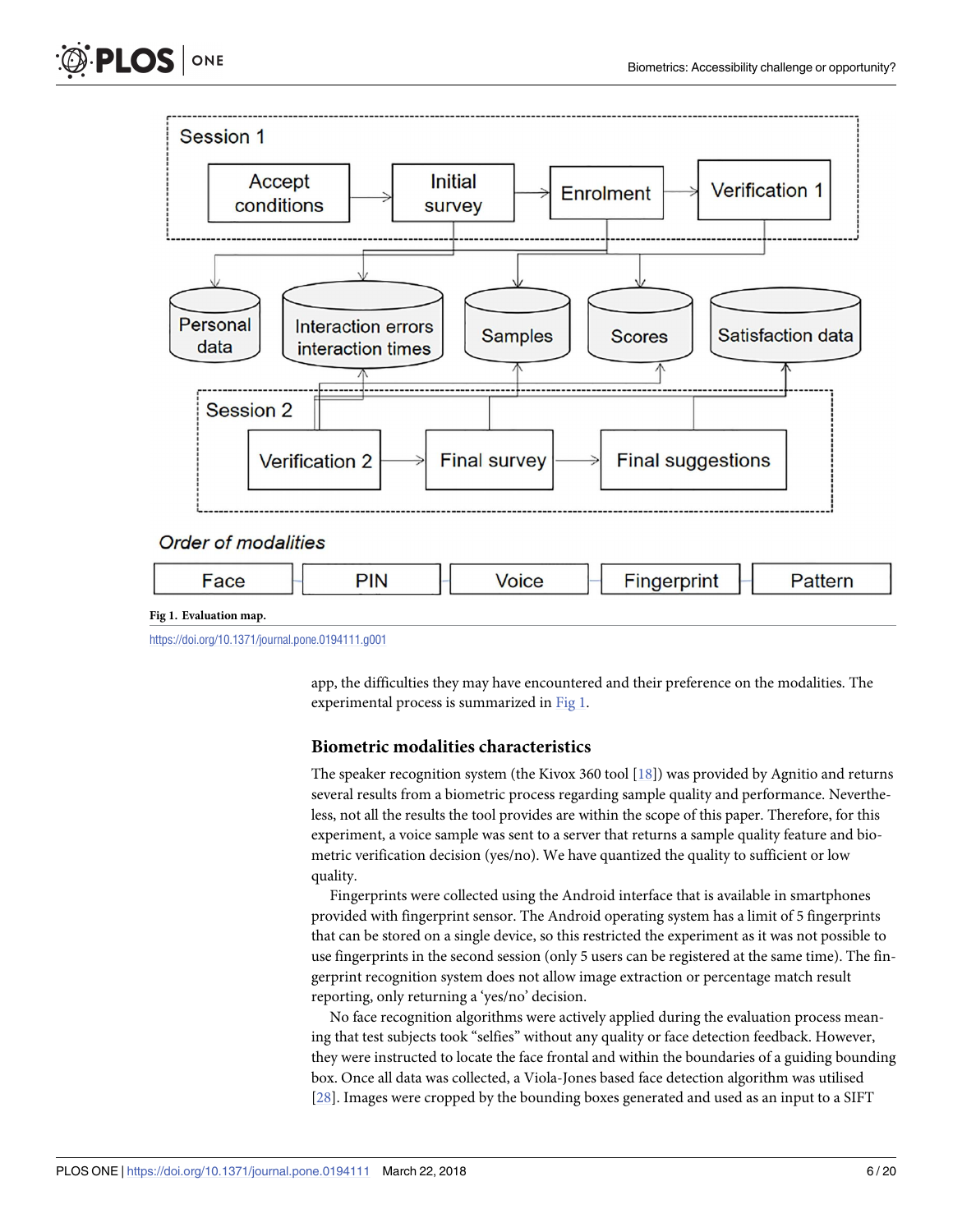<span id="page-7-0"></span>

| <b>*図 ▼ 図 図 10:59 a.m.</b> N<br>P.       | <b>* 图 ▼ 图 图 11:00 a.m.</b> N                                            | <b>*図 ▼ 图图 11:00 a.m.</b> N                     | <b>*図 ▼ 亚 区 目 10:59 a.m.</b> N             | <b>*図 ▼ 图图 11:00 a.m.</b>                |
|------------------------------------------|--------------------------------------------------------------------------|-------------------------------------------------|--------------------------------------------|------------------------------------------|
| <b>BioAccess</b>                         | <b>BioAccess</b>                                                         | <b>BioAccess</b>                                | <b>BioAccess</b>                           | <b>BioAccess</b>                         |
| <b>Reclutamiento &gt; Gutito</b><br>Cara | $\bullet$<br>Reclutamiento > Gutito<br>Voz                               | $\mathbf x$<br>Reclutamiento > Gutito<br>Patrón | $\bullet$<br>Reclutamiento > Gutito<br>Pin | $\bullet$<br>Visita 1 > Gutito<br>Huella |
| Mira a la cámara y pulsa capturar        | Mantén pulsado el botón de grabar, lee la<br>frase y luego suelta (0/3): | Introduce tu patrón                             | Introduce tu número PIN                    |                                          |
| CAPTURAR                                 | Mi voz es la clave que no tengo que<br>recordar<br>٥                     |                                                 |                                            | Pulsa el botón para reclutar el dedo     |
| E<br>$\circledast$                       | 4<br>يره                                                                 | $\circledR$                                     | $\textcircled{\tiny{m}}$<br>يره            | 复<br><b>SOLU</b>                         |

**[Fig 2.](#page-6-0) Examples of the app interfaces.** From left to right (Spanish): Face, Voice, Pattern, PIN and Fingerprint.

<https://doi.org/10.1371/journal.pone.0194111.g002>

based algorithm [[29](#page-19-0)] in order to be compared to the reference images taken during the enrolment stage. SIFT is applied because it is resistant to occlusion, scale and orientation changes. SIFT represents a face image by many descriptors. To compare two images represented in their respective sets of SIFT descriptors, a Euclidean distance between these descriptors was calculated. If the distance is below a prefixed threshold, it is considered a match. The final matching score is computed as the number of paired descriptors divided by the number of available descriptors. The number of detected faces in the images was used as a sample quality parameter to check whether test subjects are able to properly take selfies suitable for face recognition. Sample images of the app interfaces are in [Fig 2.](#page-6-0)

#### **Experimentation**

Once the evaluation had finished, data was processed to derive performance, test subject interaction and accessibility results.

**Performance results.** In the non-biometric modalities (PIN and pattern), we simply compared the sample with the enrolment template and return "match" if the numbers are the same or "non-match" otherwise. In speaker recognition, our tool directly returned the quality result and the comparison between the verification sample and the enrolment template. As described, fingerprints were managed by Android returning a yes/no decision for matched comparisons. For face recognition, a threshold was established to calculate the verification errors and all the results under the threshold were considered as a non-match. The threshold was computed through the N:N comparisons of all images in the database, based on distance of samples in same class (FNMR—False Non-Match Rate) and between classes (FMR—False Match Rate). Nevertheless, as non-mated comparisons are not the objective of this work, only verification errors from comparisons where the template and samples are from the same test subject were performed. We calculate one comparison per verification in each modality, except for face recognition, where we have access to the images. Five comparisons per verification image were calculated (one per each image taken during enrolment), involving 10 comparisons per test subject in total.

**HCI results.** HCI evaluation, also known as usability evaluations, are widely utilised for ICT product development. Several ISO standards cover user-system interaction and provide means to assess usability, such as the "Software product Quality Requirements and Evaluation"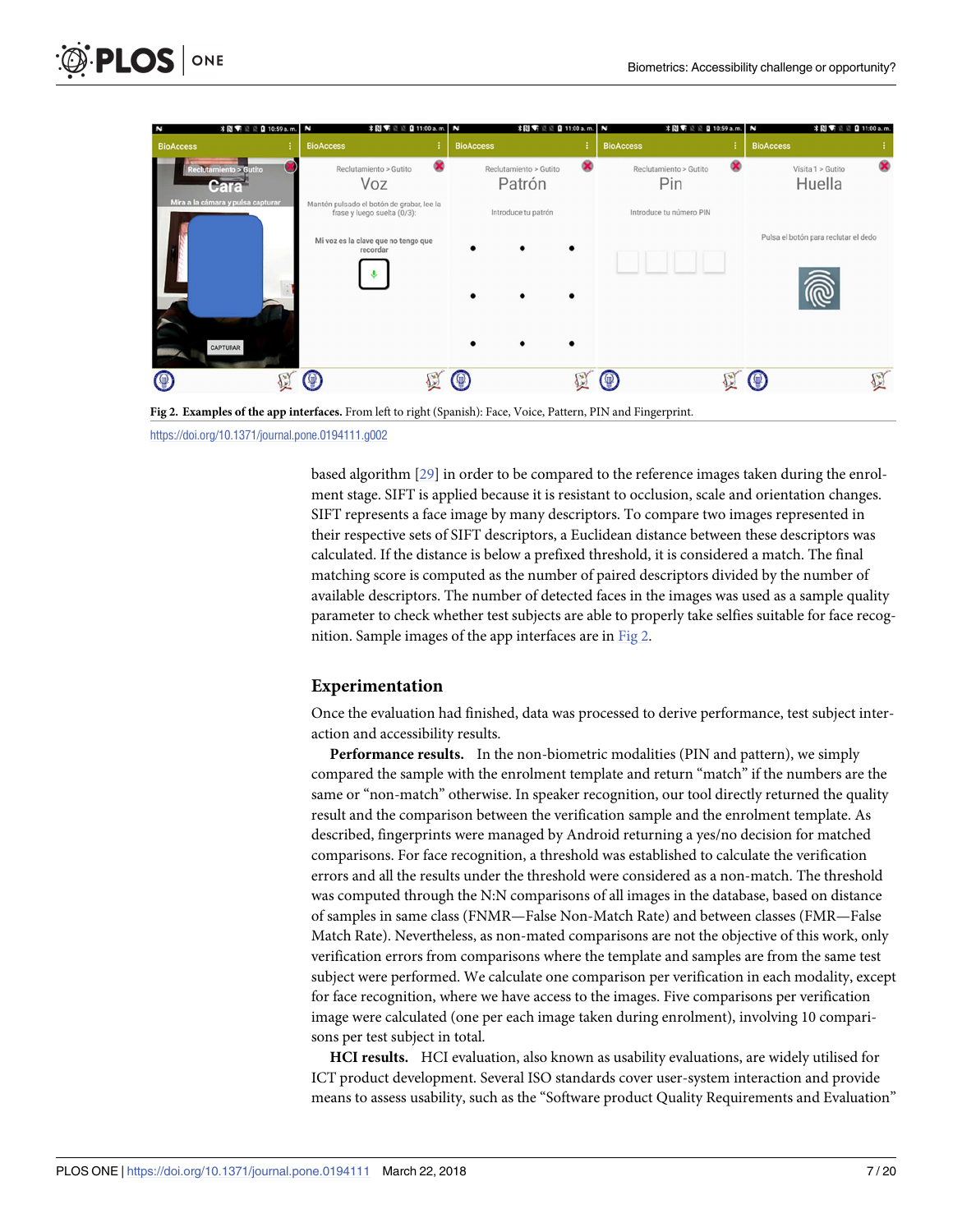<span id="page-8-0"></span>(SQuaRE) standards [\[30\]](#page-19-0). Nevertheless, usability evaluation within biometric recognition systems brings specific challenges, which must be assessed. We have used the usability definition of ISO 9241:1998 [[19](#page-18-0)] to derive HCI results. Therefore, metrics applied are effectiveness (incorrect interactions), efficiency (time taken to perform tasks) and satisfaction (fulfilment of test subject expectations).

**Accessibility results.** To provide categorisation to accessibility results, we have separated them as defined by test subject subgroups in the Evaluation set-up section. Moreover, we have included two factors indicating the extent to which the test subjects could complete the experiment and another factor related to acceptability:

- Number of test subjects who could not begin interaction with a modality. Test subjects with physical or psychical disabilities that are unable to perform any required actions of a modality transaction. Moreover, control test subjects (without accessibility concerns a priori) may find it difficult or impossible to use some modalities.
- Number of test subjects who could not complete the section. Test subjects who started a specific section but could not complete (e.g. test subject forgot the PIN or consumed all attempts in fingerprint recognition).
- Number of test subjects who did not want to start the section—due to distrust in the technology, fear of damage, nervousness or other reasons. This last factor could not be considered as an accessibility parameter, but more as a factor of acceptability and/or trust in the technology.

#### **Results**

The results are divided in two groups: CRMF and Control, the latter providing a baseline performance. We have also split results according to different subgroups within the CRMF. This Section contains purely results. Interpretation of all results is within the conclusions.

#### **Performance results**

This section contains the results of the verification comparisons from both biometric and nonbiometric modalities. Sample quality results are provided for speaker and face recognition. Fingerprint recognition provided by the Android OS does not return sample quality results, thus they are not obtainable.

**Speaker recognition.** In speaker recognition, quality and performance results were returned. In [Table 2,](#page-7-0) numbers of low quality voice samples during the sessions are shown by groups.

In Table 3 the verification errors are split in sessions and groups of test subjects. A verification error is produced when the similarity between the sample and the template is lower than

|  |  |  |  | Table 2. Percentage of low quality voice samples aquired during the evaluation. |
|--|--|--|--|---------------------------------------------------------------------------------|
|--|--|--|--|---------------------------------------------------------------------------------|

| <b>Test Subjects</b> |            | <b>Session</b> |         |         |
|----------------------|------------|----------------|---------|---------|
|                      |            | Enrolment      | Visit 1 | Visit 2 |
| <b>CRMF</b>          | <b>HAD</b> | 0%             | 40%     | 0%      |
|                      | <b>LED</b> | 0%             | 18%     | 18%     |
|                      | <b>VID</b> | 0%             | 0%      | 0%      |
|                      | <b>CLD</b> | 0%             | 35,3%   | 5%      |
| Control              |            | 0%             | 0%      | 0%      |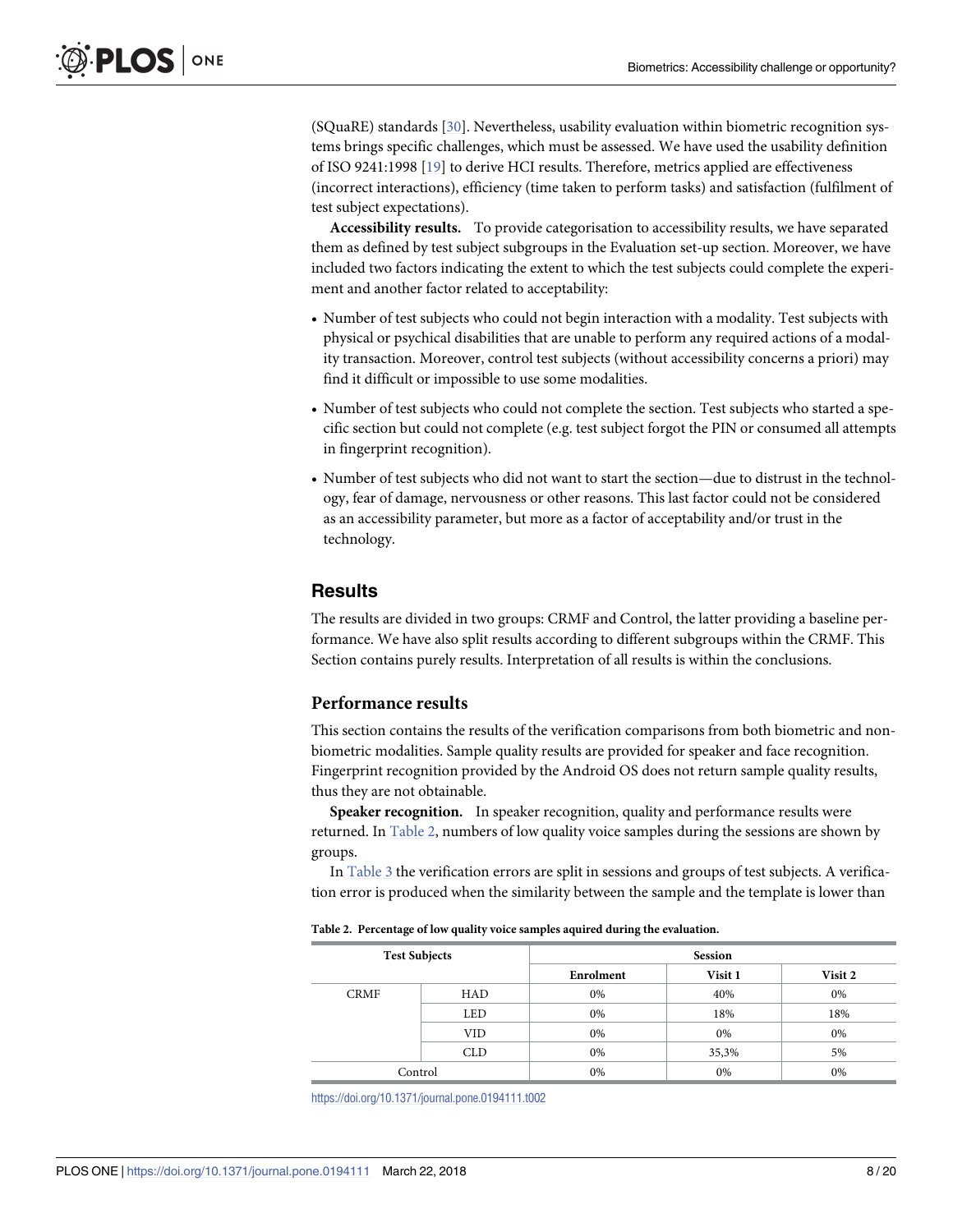| <b>Test Subjects</b> |            | <b>Session</b> |         |  |
|----------------------|------------|----------------|---------|--|
|                      |            | Visit 1        | Visit 2 |  |
| <b>CRMF</b>          | <b>HAD</b> | 0%             | 0%      |  |
|                      | <b>LED</b> | 0%             | 22%     |  |
|                      | VID        | 0%             | 50%     |  |
|                      | <b>CLD</b> | 0%             | 0%      |  |
| Control              |            | 0%             | 0%      |  |

#### <span id="page-9-0"></span>**[Table 3.](#page-7-0) Percentage of speaker verification errors during the evaluation.**

<https://doi.org/10.1371/journal.pone.0194111.t003>

the predefined threshold. Each test subject had to complete a single verification, using 3 attempts to achieve this. It is important to remark that test subjects who could not complete the speaker verification, alongside attempts with insufficient quality (as previously shown in [Table 2](#page-7-0)) are not included.

**Face recognition.** Shown in  $Table 4$  are the number of non-detected faces by the different groups during the evaluation.

In [Table 5](#page-8-0) are the verification errors split in sessions and groups of test subjects. It is important to remark that test subjects who could not complete the face verification, alongside attempts with insufficient quality (as shown in  $Table 4$ ) are not included.

**Fingerprint recognition.** All test subjects who attempted the fingerprint enrolment completed the process. Table 6 describes the verification errors of fingerprint recognition in Visit 1.

**Use of the PIN.** Problems at this stage occurred when test subjects forgot their PIN even during the enrolment (when the repetition of a number on 3 occasions was required) and when they were not able to properly press the device screen (e.g. hands disabilities). Table 7 contains the number of errors within the PIN modality during the different phases of the experiment.

| <b>Test Subjects</b> |            | <b>Session</b> |         |         |
|----------------------|------------|----------------|---------|---------|
|                      |            | Enrolment      | Visit 1 | Visit 2 |
| <b>CRMF</b>          | <b>HAD</b> | 3,8%           | 16,67%  | 16%     |
|                      | <b>LED</b> | 3,5%           | 8,34%   | 0%      |
|                      | VID        | 0%             | 0%      | 0%      |
|                      | <b>CLD</b> | 2,3%           | 0%      | 0%      |
| Control              |            | 3%             | 2,91%   | 0%      |

#### **[Table 4.](#page-8-0) Percentage of non-detected faces during the evaluation.**

<https://doi.org/10.1371/journal.pone.0194111.t004>

#### **[Table 5.](#page-8-0) Percentage of face verification errors during the evaluation.**

| <b>Test Subjects</b> |            | Session |         |
|----------------------|------------|---------|---------|
|                      |            | Visit 1 | Visit 2 |
| <b>CRMF</b>          | HAD        | 11,7%   | 25%     |
|                      | <b>LED</b> | 24%     | 41,8%   |
|                      | VID        | 40%     | 80%     |
|                      | <b>CLD</b> | 11,76%  | 30,58%  |
|                      | Control    | 24%     | 25%     |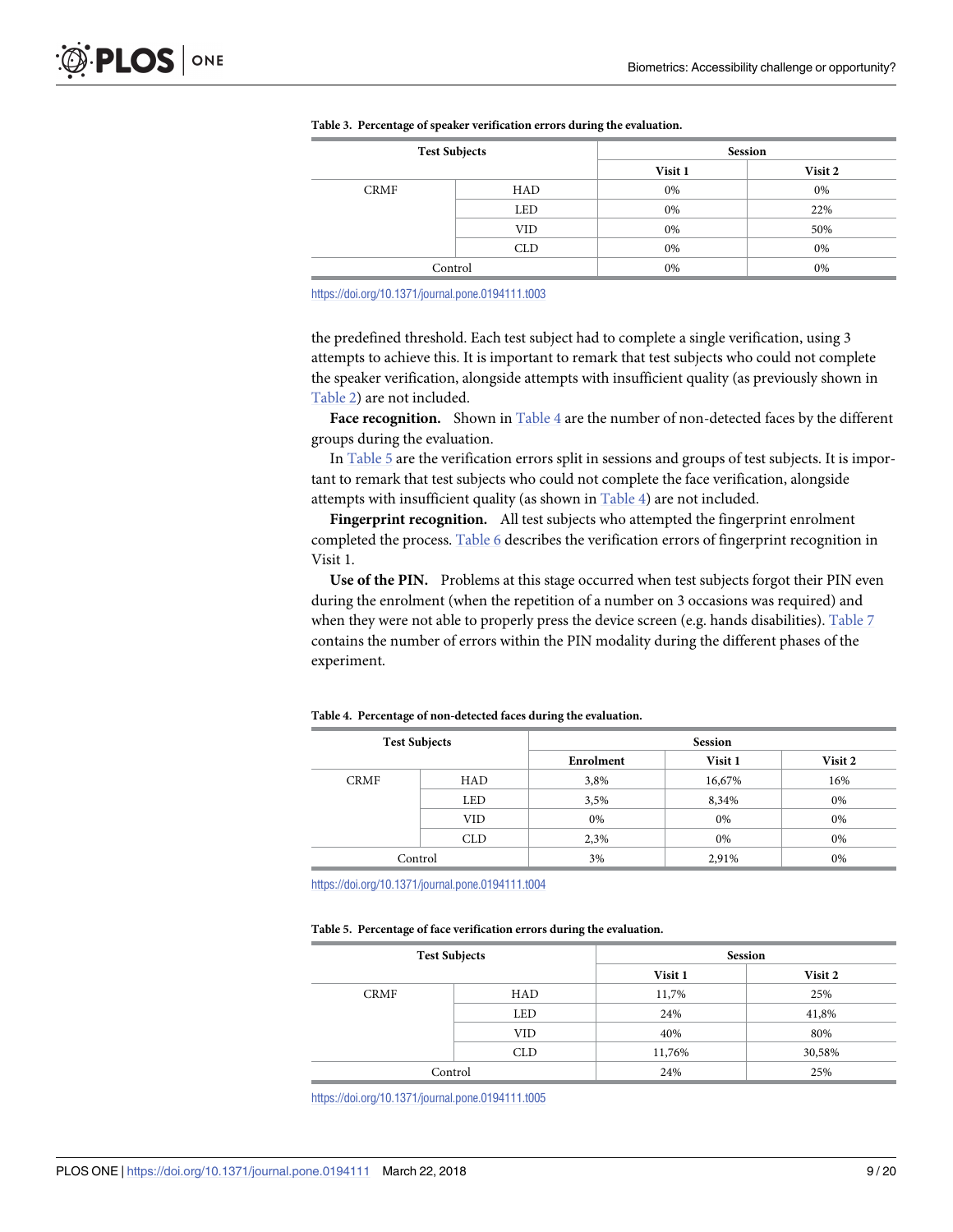| <b>Test Subjects</b> |            | Session |
|----------------------|------------|---------|
|                      |            | Visit 1 |
| <b>CRMF</b>          | <b>HAD</b> | 0%      |
|                      | <b>LED</b> | 9%      |
|                      | <b>VID</b> | 0%      |
|                      | CLD        | 0%      |
| Control              |            | 0%      |

#### <span id="page-10-0"></span>**[Table 6.](#page-8-0) Percentage of fingerprint verification errors during the evaluation.**

<https://doi.org/10.1371/journal.pone.0194111.t006>

|  | Table 7. Percentage of PIN input errors during the evaluation. |  |  |
|--|----------------------------------------------------------------|--|--|
|--|----------------------------------------------------------------|--|--|

| <b>Test Subjects</b> |            | <b>Session</b> |         |         |
|----------------------|------------|----------------|---------|---------|
|                      |            | Enrolment      | Visit 1 | Visit 2 |
| <b>CRMF</b>          | <b>HAD</b> | 6,6%           | 50%     | 42,8%   |
|                      | <b>LED</b> | 0%             | 0%      | 40%     |
|                      | VID        | 0%             | 0%      | 75%     |
|                      | <b>CLD</b> | 1,9%           | 30%     | 48%     |
| Control              |            | 0%             | 0%      | 53%     |

<https://doi.org/10.1371/journal.pone.0194111.t007>

**Use of the pattern.** Authentication by the finger pattern returns a "yes/no" decision. Errors in this stage are caused by forgetting the previously drawn pattern and by not being able to link the grid points. Table  $8$  contains the number of errors within the pattern modality during the different phases of the experiment.

#### **HCI results**

Metrics to obtain HCI results are outlined by the ISO 9241:1999 definition but adapted to the particularities of this experiment:

- Effectiveness. As a measure of the test subjects' incorrect interactions, we have counted the number of times test subjects did not interact with the system as instructed for each modality.
- Efficiency. We have measured the overall interaction time for each modality.
- Satisfaction. Test subjects completed surveys at the beginning and at the end of the experiment. Moreover, the evaluation operator collected all suggestions and opinions during the experiment.

| <b>Test Subjects</b> |            | <b>Session</b> |         |         |
|----------------------|------------|----------------|---------|---------|
|                      |            | Enrolment      | Visit 1 | Visit 2 |
| <b>CRMF</b>          | <b>HAD</b> | 17,6%          | 0%      | 20%     |
|                      | <b>LED</b> | 16,2%          | 0%      | 52,17%  |
|                      | VID        | 0%             | 0%      | 100%    |
|                      | CLD.       | 17,54%         | 0%      | 32%     |
| Control              |            | 7,93%          | 13,04%  | 39,4%   |

**[Table 8.](#page-9-0) Percentage of pattern input errors during the evaluation.**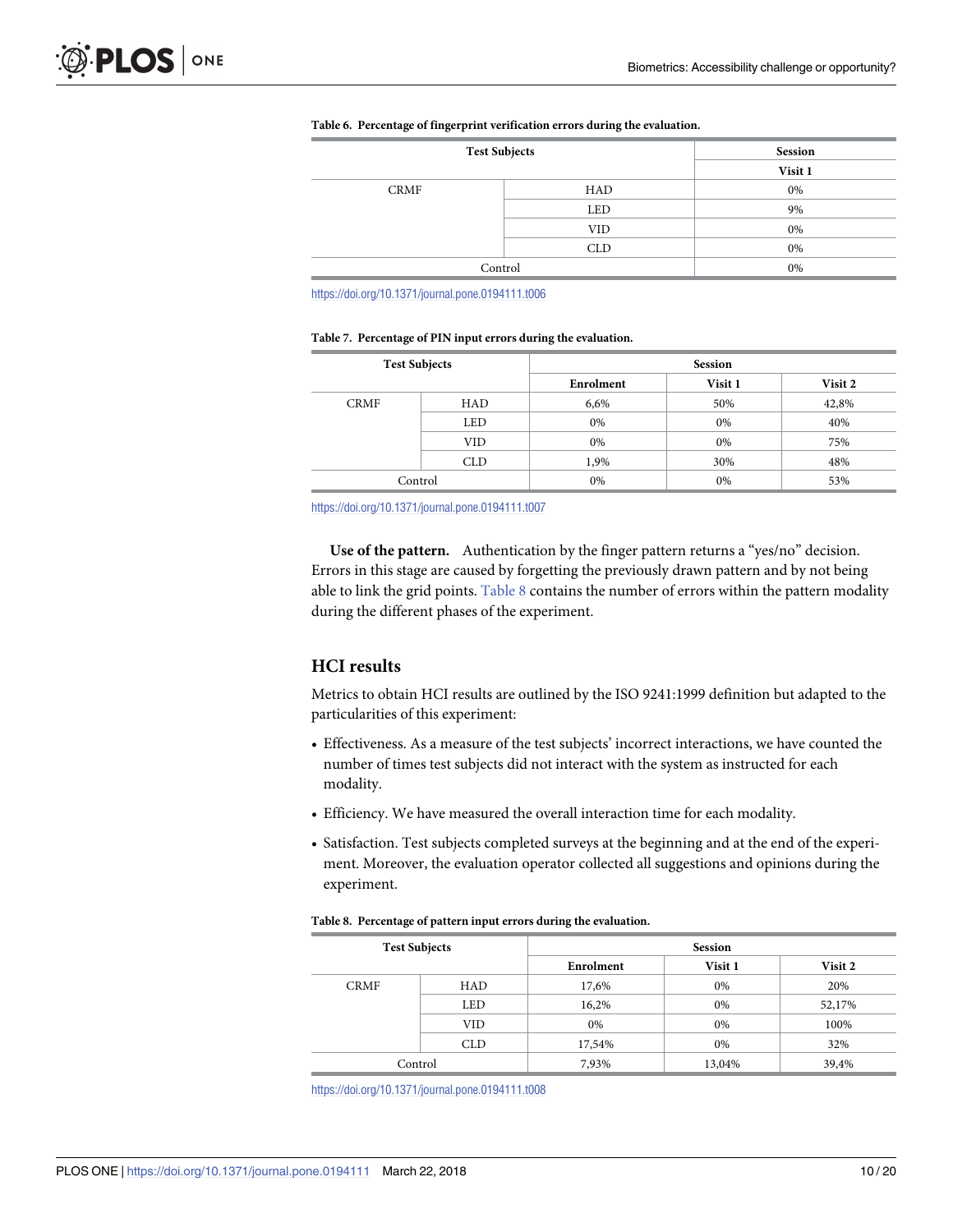| <b>Test Subjects</b> |            | <b>Session</b> |         |         |  |  |
|----------------------|------------|----------------|---------|---------|--|--|
|                      |            | Enrolment      | Visit 1 | Visit 2 |  |  |
| <b>CRMF</b>          | HAD        | 6,2%           | 28,5%   | 0%      |  |  |
|                      | <b>LED</b> | 0%             | 28,5%   | 26,6%   |  |  |
|                      | VID        | 0%             | 0%      | 60%     |  |  |
|                      | <b>CLD</b> | 0%             | 26,08%  | 5,5%    |  |  |
| Control              |            | 0%             | 4,76%   | 13,04%  |  |  |

#### <span id="page-11-0"></span>**[Table 9.](#page-10-0) Percentage of incorrect interactions during speaker verification.**

<https://doi.org/10.1371/journal.pone.0194111.t009>

As above, all measurements are divided in the predefined test subject groups.

**Effectiveness.** There are several ways to perform an incorrect interaction in this experiment. In fact, users discovered many new ways of proceeding incorrectly during the evaluation. A thorough analysis would provide extensive work in itself—in that regard we have only accounted the number of incorrect interactions and cited the most common for each modality.

Incorrect interactions in speaker recognition occurred due to problems when reading the text, inconveniences when pressing the button to record, inconveniences when holding the mobile device or to nervousness when talking. [Table 9](#page-10-0) summarizes the incorrect interactions in speaker recognition.

In the case of face recognition, incorrect interactions occurred when test subjects attempted to direct the camera onto a facial area, problems in holding the mobile device and when pressing the button to take the picture. Incorrect interactions are shown in [Table 10](#page-10-0).

Test subject interaction problems during the fingerprint recognition were mainly related to subjects incorrectly placing the finger on the sensor and keeping their finger stationary during capture. [Table 11](#page-10-0) summarises incorrect interactions during the evaluation.

| <b>Test Subjects</b> |            | <b>Session</b> |         |         |  |  |
|----------------------|------------|----------------|---------|---------|--|--|
|                      |            | Enrolment      | Visit 1 | Visit 2 |  |  |
| <b>CRMF</b>          | HAD        | 3,8%           | 16,6%   | 16,6%   |  |  |
|                      | <b>LED</b> | 3,5%           | 0%      | 0%      |  |  |
|                      | VID        | 0%             | 0%      | 0%      |  |  |
|                      | <b>CLD</b> | 2,29%          | 11,76%  | 0%      |  |  |
| Control              |            | 0%             | 0%      | 0%      |  |  |

#### **[Table 10.](#page-10-0) Percentage of incorrect interactions during face verification.**

<https://doi.org/10.1371/journal.pone.0194111.t010>

#### **[Table 11.](#page-10-0) Percentage of incorrect interactions during fingerprint verification.**

| <b>Test Subjects</b> |            | <b>Session</b> |         |  |
|----------------------|------------|----------------|---------|--|
|                      |            | Enrolment      | Visit 1 |  |
| <b>CRMF</b>          | HAD        | 0%             | 0%      |  |
|                      | <b>LED</b> | 0%             | 0%      |  |
|                      | <b>VID</b> | 0%             | 0%      |  |
|                      | <b>CLD</b> | 1,92%          | 0%      |  |
| Control              |            | 3,22%          | 4,76%   |  |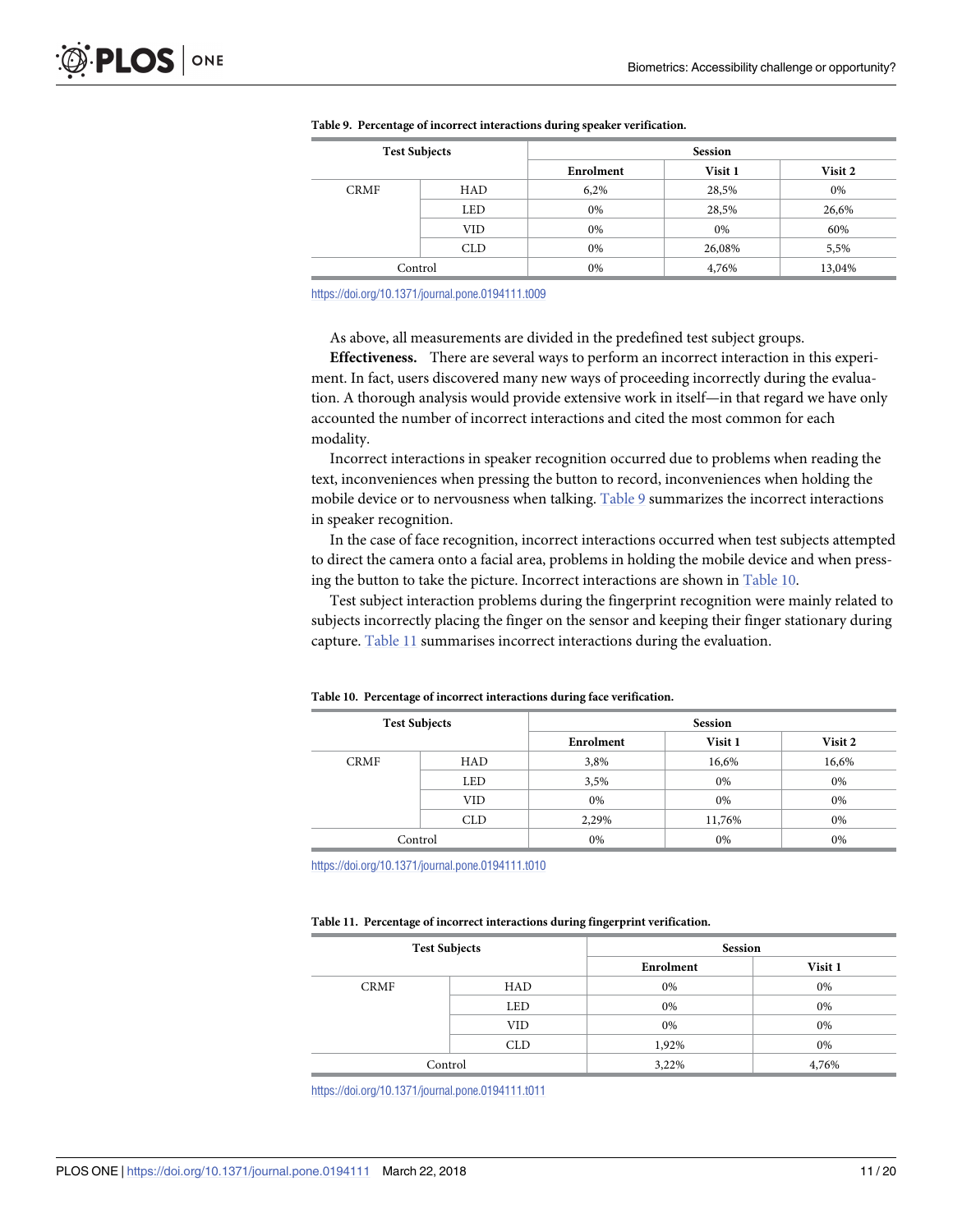<span id="page-12-0"></span>

| <b>Test Subjects</b> |            | <b>Session</b>    |                  |                   |  |
|----------------------|------------|-------------------|------------------|-------------------|--|
|                      |            | Enrolment         | Visit 1          | Visit 2           |  |
| <b>CRMF</b>          | <b>HAD</b> | $48,16 \pm 9,23$  | $16,05 \pm 5,80$ | $17,11 \pm 2,72$  |  |
|                      | <b>LED</b> | $43,25 \pm 11,46$ | $10,77 \pm 3,10$ | $18,2 \pm 6,90$   |  |
|                      | <b>VID</b> | $33,35 \pm 12,76$ | $7,5 \pm 0,80$   | $17,28 \pm 1,7$   |  |
|                      | CLD        | $43,64 \pm 9,70$  | $13,70 \pm 5,40$ | $19,03 \pm 10,52$ |  |
|                      | Control    | $34,24 \pm 3,45$  | $8,32 \pm 2,03$  | $11,31 \pm 2,70$  |  |

#### **[Table 12.](#page-11-0) Average and standard deviation of times in seconds spent in speaker recognition.**

<https://doi.org/10.1371/journal.pone.0194111.t012>

Effectiveness errors in the non-biometric modalities were related to forgetting the PIN/pattern and not being able to properly interact with the screen. Errors related to forgetting the PIN/pattern are already included in Tables [7](#page-9-0) and [8.](#page-9-0) Errors related to the inability to properly interact with the screen are documented in the Accessibility results section as they are directly related to accessibility concerns.

**Efficiency.** This factor is related to the time spent performing a specific task. In this experiment, we have measured the time spent in each modality and session in order to assess the efficiency evolution between sessions (learnability) and compare between modalities. Time in enrolment includes an increased number of individual captures resulting in enrolment completion times that are always longer than verification times.

Time spent in speaker recognition starts with the test subject pressing the button to record the voice at first attempt and finishes as they release the button to finish the last recording (3 samples in enrolment and 1 in verification). [Table 12](#page-11-0) details the average times and standard deviations for each of the test subject groups and sessions.

Time spent in face verification starts when the test subject presses the capture button for the first time and ends when the test subject takes the last picture (5 samples during the enrolment and 1 during verification). Times for face verification are shown in [Table 13.](#page-11-0)

Fingerprint recognition starts when the test subject presses the sensor for the first time and ends when the test subject releases the sensor for the last time (18–22 samples during the enrolment and 1 during verification). Timing results for fingerprint verification are shown in Table 14.

The use of PIN starts when the test subject presses the first digit and ends when the test subject presses the last digit (3 times during the enrolment and 1 during verification). Time results for the use of PIN are shown in Table 15.

The use of pattern starts when the test subject presses the first point of the grid and ends when the test subject presses the last point of the pattern (3 times during the enrolment and 1 during verification). Time results for the use of pattern are shown in Table 16.

| <b>Test Subjects</b> |            | <b>Session</b>   |                  |                  |  |
|----------------------|------------|------------------|------------------|------------------|--|
|                      |            | Enrolment        | Visit 1          | Visit 2          |  |
| <b>CRMF</b>          | <b>HAD</b> | $24,30 \pm 8,20$ | $11,15 \pm 3,71$ | $10,05 \pm 6,06$ |  |
|                      | <b>LED</b> | $32,01 \pm 8,70$ | $9,97 \pm 10,00$ | $9,68 \pm 4,06$  |  |
|                      | <b>VID</b> | $31,71 \pm 8,46$ | $5,69 \pm 1,78$  | $8,36 \pm 0,24$  |  |
|                      | CLD.       | $29,03 \pm 7,09$ | $8,72 \pm 4,38$  | $11,44 \pm 6,29$ |  |
| Control              |            | $28,14 \pm 9,76$ | $4,74 \pm 1,83$  | $6,49 \pm 2,67$  |  |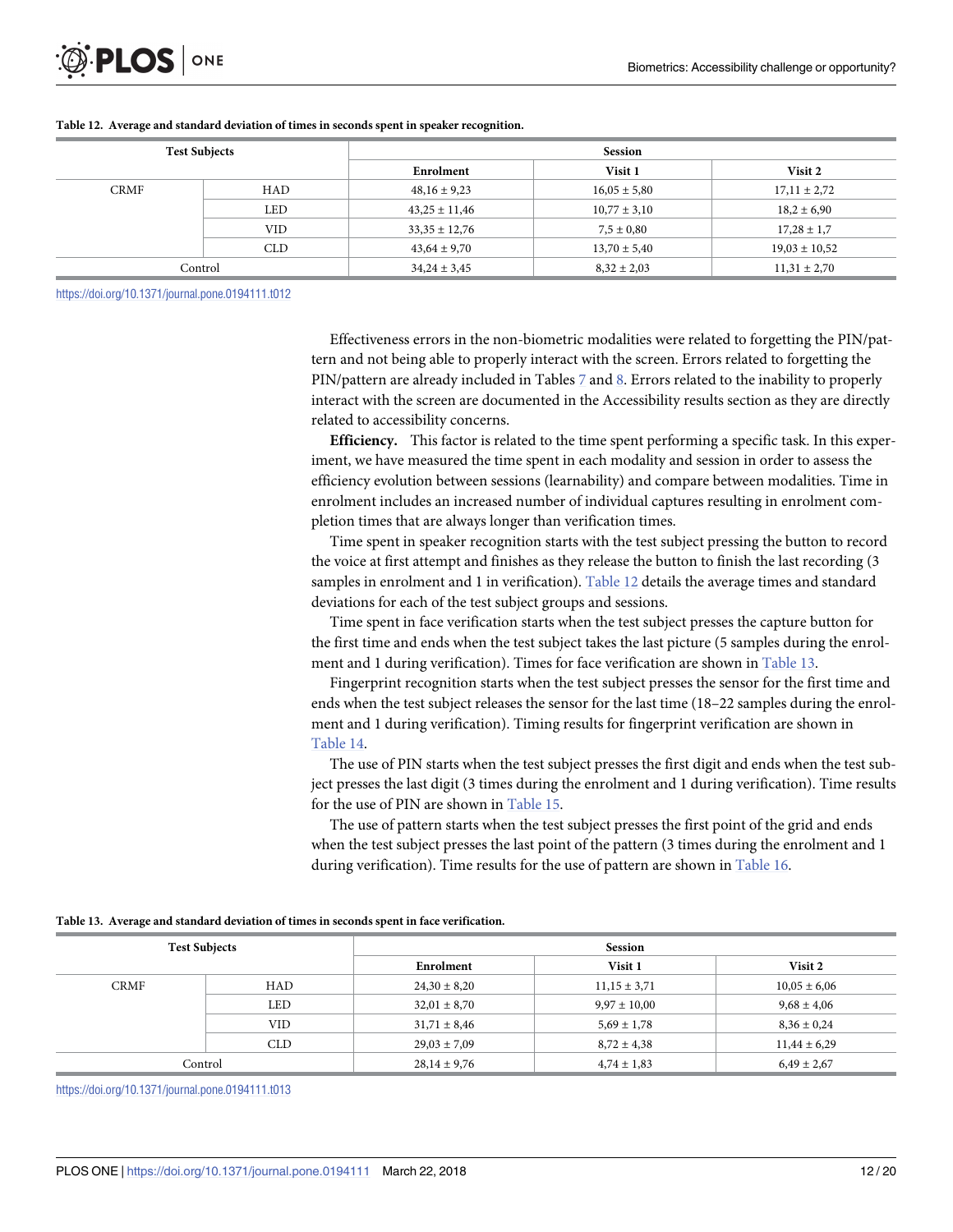| <b>Test Subjects</b> |      | <b>Session</b>    |                 |  |
|----------------------|------|-------------------|-----------------|--|
|                      |      | Enrolment         | Visit 1         |  |
| <b>CRMF</b>          | HAD  | $72,58 \pm 18,27$ | $9,71 \pm 5,18$ |  |
|                      | LED. | $59,38 \pm 16,93$ | $8,21 \pm 4,58$ |  |
|                      | VID  | $52,61 \pm 6,46$  | $9,14 \pm 0,91$ |  |
|                      | CLD  | $72,15 \pm 21,39$ | $8,58 \pm 4,45$ |  |
| Control              |      | $64,39 \pm 21,16$ | $4,95 \pm 2,53$ |  |

|  | Table 14. Average and standard deviation of times in seconds spent in fingerprint recognition. |  |  |  |  |  |  |  |
|--|------------------------------------------------------------------------------------------------|--|--|--|--|--|--|--|
|--|------------------------------------------------------------------------------------------------|--|--|--|--|--|--|--|

<https://doi.org/10.1371/journal.pone.0194111.t014>

**Satisfaction.** Test subject satisfaction was measured through pre- and post-evaluation surveys, test subjects' suggestions and opinions compiled during the evaluation. Survey questions were related to demographics (results already included in the [Evaluation set-up](#page-2-0) section) and to preferences about modalities and biometric recognition. Questions about preferences were the following:

- What would you prefer to use? Fingerprint/Face/Voice/PIN/ Pattern. Results to this question are in  $Fig 3$  (CRMF) and  $Fig 4$  (Control).
- Would you use biometric recognition to unlock your smartphone or PC? Yes/No, it is slow/ No, it is uncomfortable/No, it is unsecure/No, it is difficult to use/I do not know/ Yes, but contactless.

All CRMF test subjects except one (citing security reasons) claimed before the experiment that they would use biometric recognition for locking their smartphone/PC. After the

| Table 15. Average and standard deviation of times in seconds spent in the use of PIN. |  |  |
|---------------------------------------------------------------------------------------|--|--|
|---------------------------------------------------------------------------------------|--|--|

| <b>Test Subjects</b> |            | <b>Session</b>    |                  |                  |  |
|----------------------|------------|-------------------|------------------|------------------|--|
|                      |            | Enrolment         | Visit 1          | Visit 2          |  |
| <b>CRMF</b>          | <b>HAD</b> | $25,42 \pm 16,01$ | $10,67 \pm 4,02$ | $11,25 \pm 5,04$ |  |
|                      | LED        | $19,68 \pm 12,57$ | $8,15 \pm 3,47$  | $9,59 \pm 6,45$  |  |
|                      | <b>VID</b> | $15,61 \pm 3,30$  | $6,39 \pm 0,67$  | $7,23 \pm 1,03$  |  |
|                      | <b>CLD</b> | $19,52 \pm 11,3$  | $8,03 \pm 3,39$  | $10,00 \pm 5,56$ |  |
|                      | Control    | $10,46 \pm 5,23$  | $3,84 \pm 1,01$  | $5,19 \pm 2,24$  |  |

<https://doi.org/10.1371/journal.pone.0194111.t015>

|  |  |  |  |  |  |  | Table 16. Average and standard deviation of times in seconds spent in the use of pattern. |
|--|--|--|--|--|--|--|-------------------------------------------------------------------------------------------|
|--|--|--|--|--|--|--|-------------------------------------------------------------------------------------------|

| <b>Test Subjects</b> |            | <b>Session</b>   |                 |                  |  |
|----------------------|------------|------------------|-----------------|------------------|--|
|                      |            | Enrolment        | Visit 1         | Visit 2          |  |
| <b>CRMF</b>          | <b>HAD</b> | $14,28 \pm 7,28$ | $6,35 \pm 2,59$ | $7,58 \pm 4,86$  |  |
|                      | <b>LED</b> | $11,15 \pm 6,24$ | $4,66 \pm 2,27$ | $12,46 \pm 9,01$ |  |
|                      | <b>VID</b> | $10,48 \pm 4,67$ | $4,74 \pm 1,09$ | ۰                |  |
|                      | CLD        | $13,04 \pm 5,87$ | $5,63 \pm 2,36$ | $8,25 \pm 5,14$  |  |
|                      | Control    | $7,27 \pm 5,14$  | $3,10 \pm 1,16$ | $6,03 \pm 4,41$  |  |

Absence of times mean no test subject within a specific group could finish the session.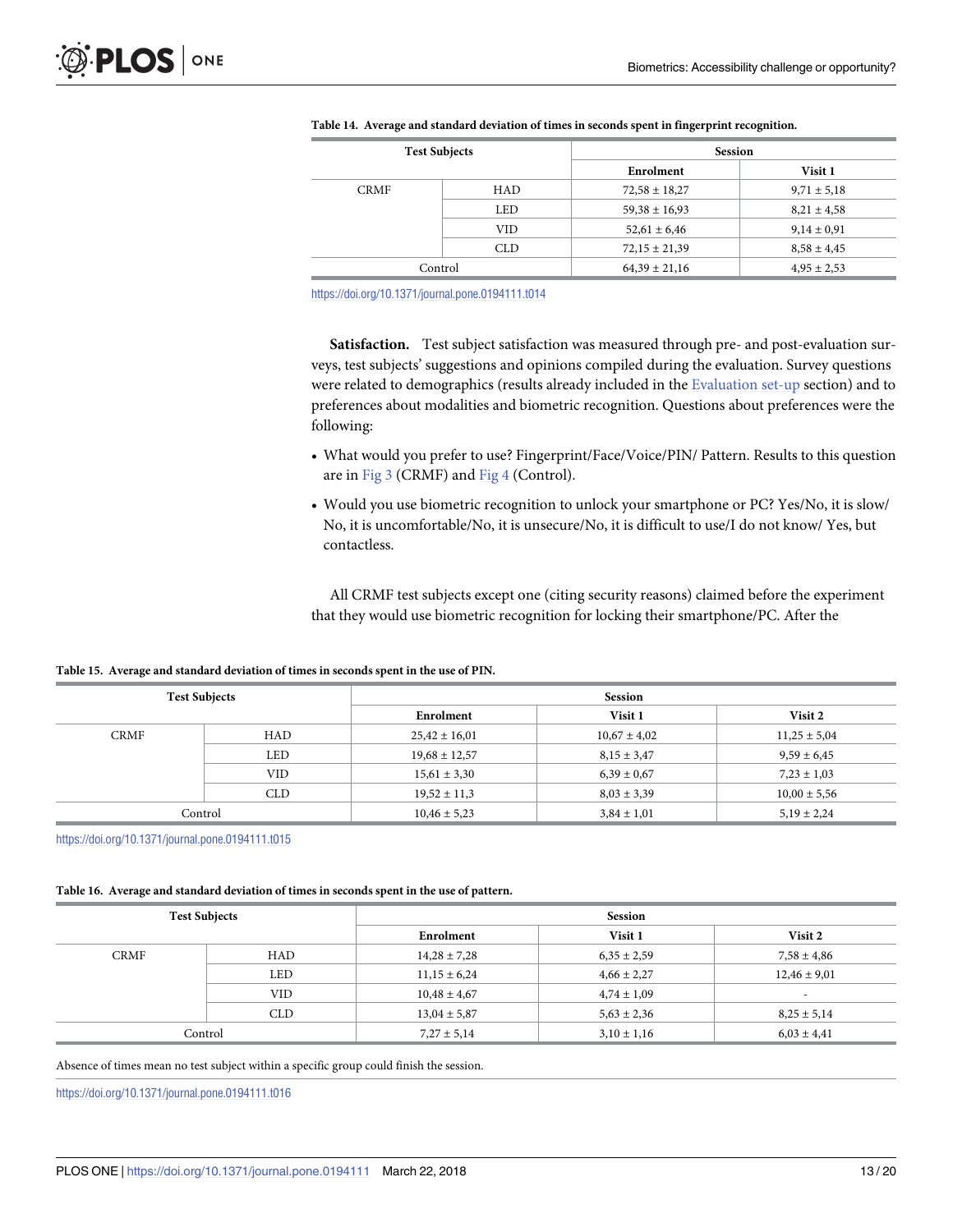<span id="page-14-0"></span>

**[Fig 3. R](#page-12-0)esults from survey question from CRMF test subjects regarding modality preferences before and after the experiment.**

<https://doi.org/10.1371/journal.pone.0194111.g003>

experiment, two users would not use biometrics, again citing security reasons, whilst another cited lack of comfort.

All Control test subjects would use biometric recognition for lock their smartphone/PC before the evaluation. Only one user changed their mind, preferring PIN at the end of the experiment.

• Would you use biometric recognition for making banking operations? Yes/No, it is slow/No, it is uncomfortable/No, it is unsecure/No, it is difficult to use/I do not know/ Yes, but contactless.

For the CRMF test subjects, before the experiment, 54% would use biometric recognition for banking transactions, 41% would not use it citing security reasons and 5% do not know the technology sufficiently. After the experiment, 70% would use biometrics for banking transactions and 30% would not use it due to security reasons. 72% of the Control test subjects before the experiment would use biometric recognition for banking transactions, 24% would not use



**[Fig 4. R](#page-12-0)esults from survey question from Control test subjects regarding modality preferences before and after the experiment.**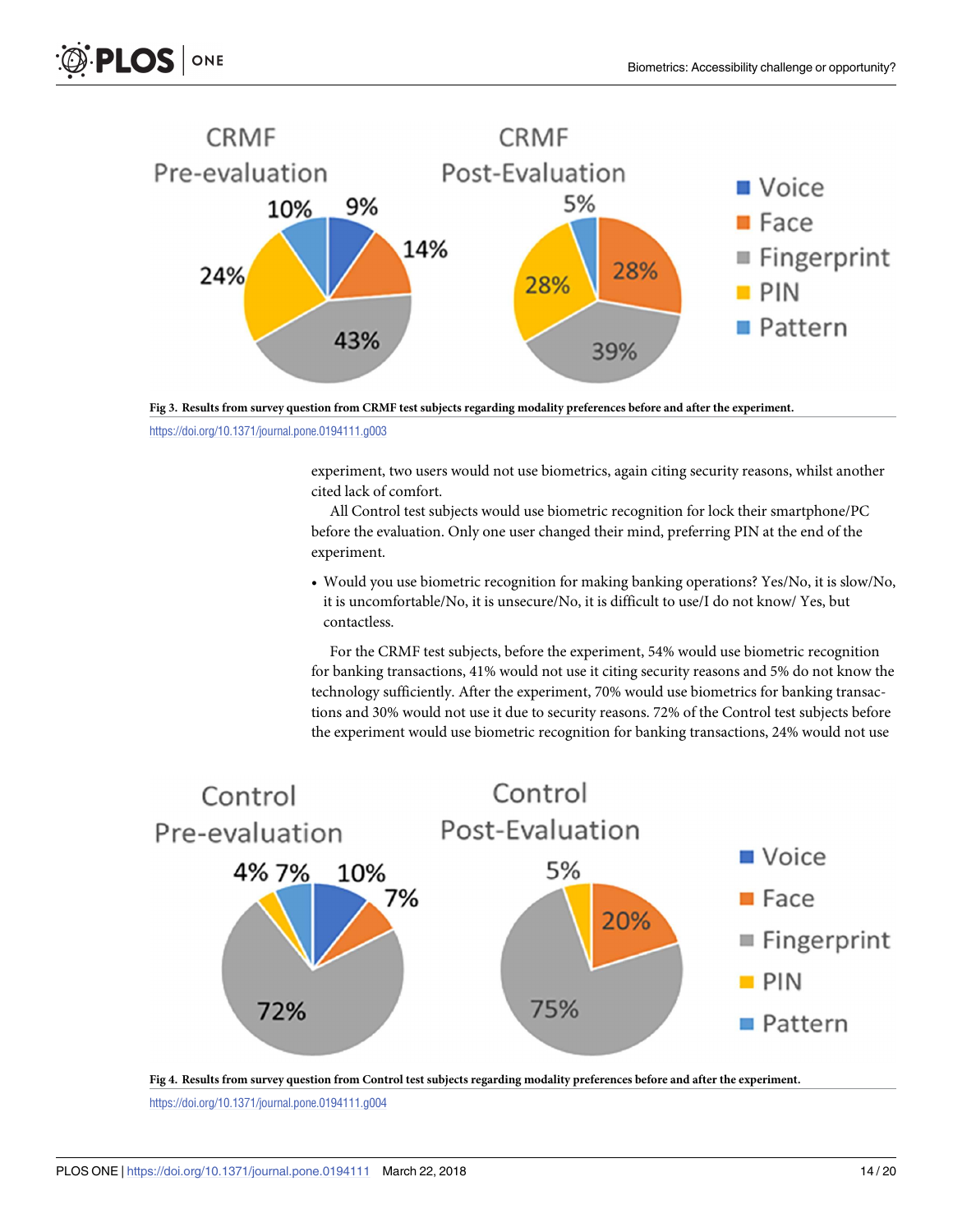

| <b>Test Subjects</b> |     | Modality |      |             |     |         |  |
|----------------------|-----|----------|------|-------------|-----|---------|--|
|                      |     | Voice    | Face | Fingerprint | PIN | Pattern |  |
| CRMF                 | HAD |          |      |             |     |         |  |
|                      | LED |          |      |             |     |         |  |
|                      | VID |          |      |             |     |         |  |
|                      | CLD |          |      |             |     |         |  |
| Control              |     |          |      |             |     |         |  |

#### **[Table 17.](#page-14-0) Number of test subjects who cannot use the different modalities.**

<https://doi.org/10.1371/journal.pone.0194111.t017>

it citing security reasons and 4% claimed lack of comfort. After the experiment, 86% would use biometrics for banking transactions and 14% would not use it due to distrust in its security.

#### **Accessibility results**

This section contains the accessibility results in accordance with the defined metrics in the Evaluation set-up section.

- Number of test subjects who could not start the section. In  $Table 17$  are the number of test subjects unable to start the different sections, divided into subgroups.
- Number of test subjects who could not complete the section. [Table 18](#page-14-0) contains the number of test subjects who could not complete some of the sections.
- Number of test subjects who did not want to start the section. [Table 19](#page-14-0) show the test subjects who did not want to use a particular modality.

| <b>Test Subjects</b> |      | Modality |      |             |     |         |  |
|----------------------|------|----------|------|-------------|-----|---------|--|
|                      |      | Voice    | Face | Fingerprint | PIN | Pattern |  |
| <b>CRMF</b>          | HAD  |          |      |             |     |         |  |
|                      | LED  |          |      |             |     |         |  |
|                      | VID. |          |      |             |     |         |  |
|                      | CLD  |          |      |             |     |         |  |
| Control              |      |          |      |             |     |         |  |

#### **[Table 18.](#page-14-0) Number of test subjects who could not finish the different modalities.**

<https://doi.org/10.1371/journal.pone.0194111.t018>

#### **[Table 19.](#page-14-0) Number of test subjects who did not want to start the different modalities.**

| <b>Test Subjects</b> |     | Modality |      |             |            |         |  |
|----------------------|-----|----------|------|-------------|------------|---------|--|
|                      |     | Voice    | Face | Fingerprint | <b>PIN</b> | Pattern |  |
| CRMF                 | HAD |          |      |             |            |         |  |
|                      | LED |          |      |             |            |         |  |
|                      | VID |          |      |             |            |         |  |
|                      | CLD |          |      |             |            |         |  |
| Control              |     |          |      |             |            |         |  |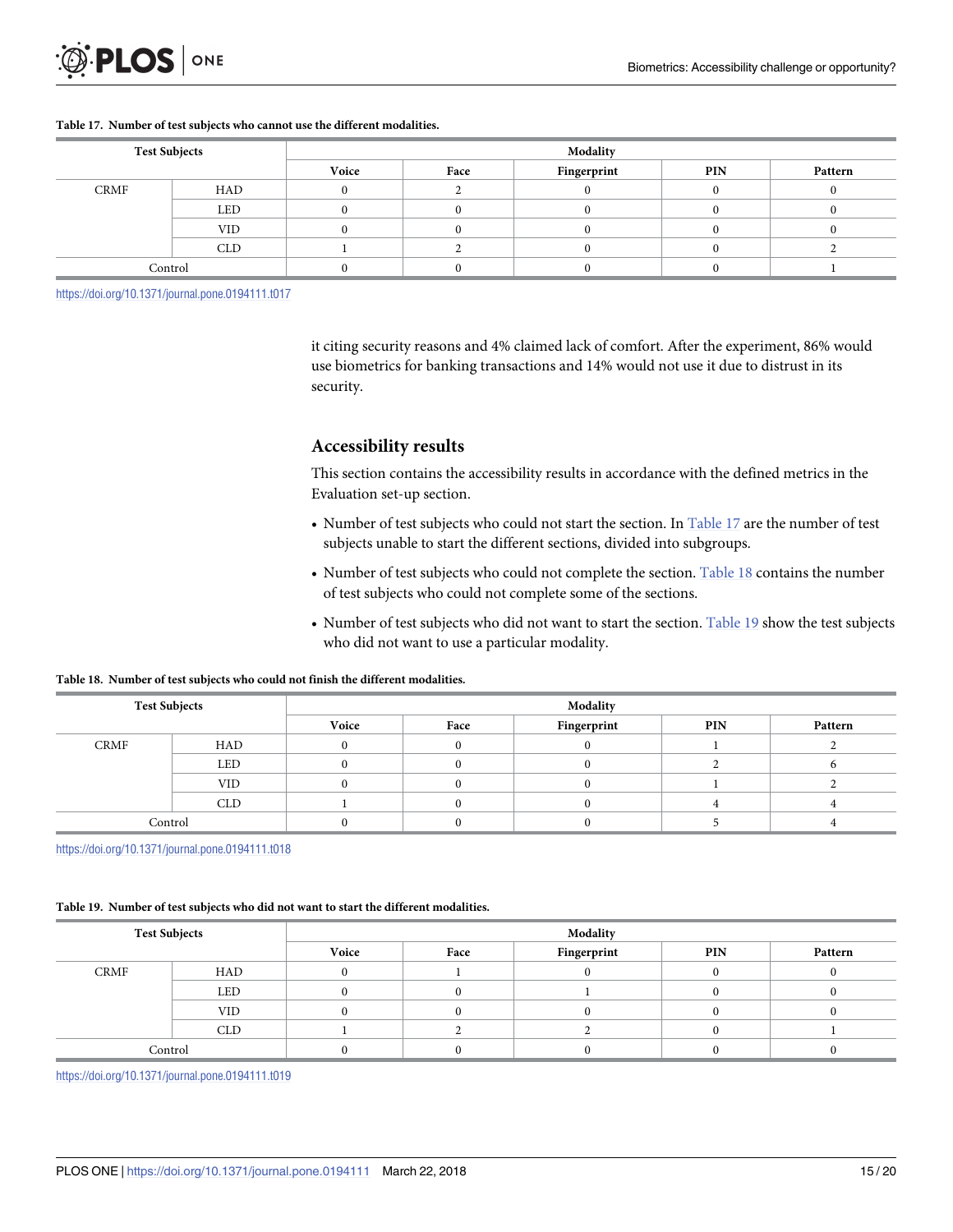#### **Conclusions and best practices**

This work has allowed us to derive several conclusions and best practices that may be applied in further experiments and biometric system designs. These conclusions are split in performance, HCI and accessibility in accordance with the results obtained. Prior to derive conclusions, it is important to remind the sample size (not as big as in other usability studies), which is understandable for this type of research, pointing out that results cannot be trusted to a very high degree, but should be interpreted as a first approach.

#### **Performance**

Regarding the sample quality acquired in speaker and face recognition, there is a remarkable difference between the Control group (almost no error) and CRMF test subjects. This is more noticeable in speaker recognition, where test subjects pressed a button while speaking leading to multiple difficulties for the HAD and CLD groups. In fact, most test subjects in these groups complained about the use of the button. Almost all groups had difficulties in both handling the device and framing the face for the face recognition task, especially for test subjects in the HAD group. Low quality face samples in Control test subjects occurred mostly due to bad lighting conditions.

Voice and fingerprint systems resulted in only a few verification errors. This fact could encourage the use of the fingerprint in smartphones, especially in Spain, where the national ID card includes fingerprints. On the other hand, face verification offered very poor results, caused by the difficulty of taking "selfies" for some groups and environmental conditions (e.g. bad lightning, reflections or non-uniform background). It is also important to note the amount of verification errors in the second session of PIN and pattern modalities. This occurred as the second session took place at least one week after the enrolment causing many test subjects to forget their credentials.

#### **HCI**

HCI results are split in effectiveness, efficiency and satisfaction. Though these three terms are intrinsically related, we analyse results separately due to their different nuances.

**Effectiveness.** This factor was analysed only for biometric modalities as PIN and pattern effectiveness is included in performance results. Speaker verification is the modality that resulted in the most interaction errors. According to operator's notes and users' testimonies, most errors are caused by the recording button which was required to be pushed to record the biometric sample. Incorrect interaction with respect to this process did not lead to low quality samples, as the system did not detect the sample in the first instance and therefore, they were not processed. In the case of face verification, incorrect interactions led to low quality samples as shown in [Table 4](#page-8-0). Regarding fingerprint verification, operator's notes describe some incorrect fingerprint presentations (e.g. rotations), but even in cases where test subject did not place the finger properly on the sensor, they were verified correctly.

**Efficiency.** Almost all modalities show high standard deviations in the execution time, meaning that not all test subjects have problems when interacting with the biometric system (even for test subjects with similar characteristics, i.e. in the same subgroup). In the efficiency results, a learning curve is noticeable in all modalities: test subjects learn how to use the system during enrolment (resulting longer execution times), they already have acquired practice when at the start of verification 1 (shorter times) and they lost ability one week after when verification 2 starts (medium-long times), including control group.

Test subjects commented about the large amount of time taken for fingerprint enrolment due to Android system requiring an average of 18–22 fingerprint samples in different positions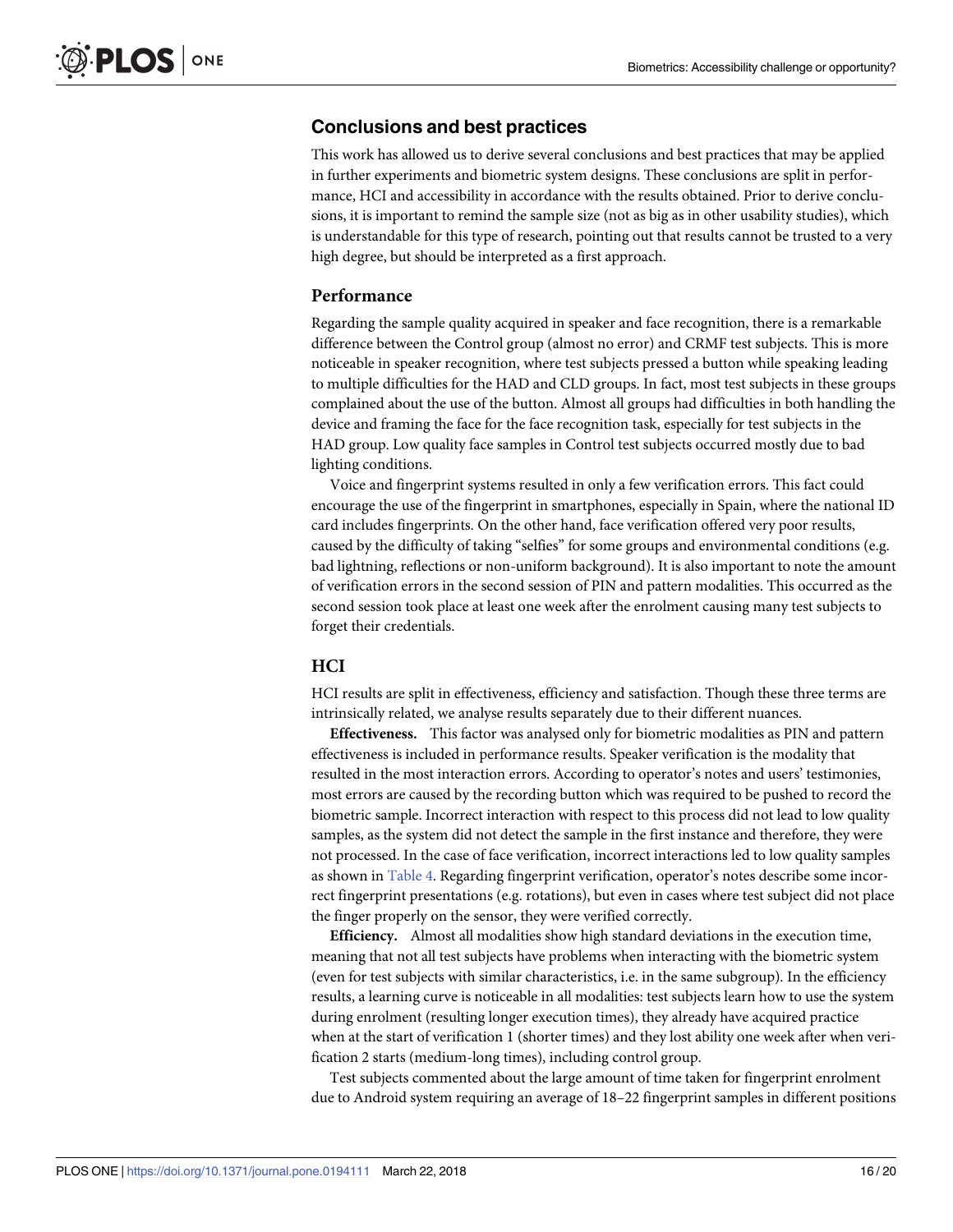to create a proper template. PIN and pattern resulted in shorter times in enrolment but with higher variability. Nevertheless, face and fingerprint verification return similar times during verification 2.

Test subjects within HAD subgroup had longer execution times across most modalities due to problems when handling the device for the first time. Subjects in the CLD subgroup showed significant differences in execution time between verification 1 and verification 2, due in most cases to memory loss, according to operators' notes.

Satisfaction. CRMF test subjects showed their preference for modalities requiring less interaction with face verification considered fashionable according to users' testimonies. Nevertheless, at the end of the evaluation, 28% of CRMF test subjects still prefer the use of PIN, considered it as safe and more familiar than biometrics. CLD test subjects showed their general enthusiasm for the use of biometric systems as it does not require codes or patterns to be memorised.

Control subjects prefer the use of fingerprint (75% at the end of the experiment) over face (20%) and PIN (5%). This fact reflects the increasing use of fingerprint verification in mobile devices, considered by end-users as more convenient and straightforward than traditional modalities (such as PIN or passwords).

Most of the test-subjects across all groups would use biometrics for guaranteeing the security of smartphones and PCs, but not for bank transactions. Before the experiment, 41% of CRMF test subjects and 24% of Control subjects claimed security reasons for not using biometrics for banking. This can be attributed to a fear of trust in new technologies which are generally unknown for most of the test subjects. At the end of the experiment, the confidence on the use of biometrics of some users increased: 70% of CRMF users and 14% of non-CRMF users would trust in biometrics for banking transactions.

#### **Accessibility**

Test subjects who were not able to use a particular modality are those who require higher care and are not able to perform common daily actions by themselves. A single Control subject, aged between 60–81 years, could not understand how to proceed with the pattern modality.

Many subjects could not complete the second PIN and pattern verifications, because they had forgotten their credentials (even when they were encouraged to use familiar numbers and patterns). This fact reflects the usefulness of biometric recognition, not only for CRMF subjects but for everyone (some Control subjects had also problems remembering the credentials or directly forgot them).

Some CRMF subjects decided not to complete one or more modalities citing security concerns, fear of damage and privacy invasion. This concern mostly occurred with face and fingerprint verification.

#### **Best practices**

As a summary of observations and recommendations, we derive a series of best practices for future designers and developers in order to motivate better biometric systems in terms of accessibility and universality.

- People with accessibility concerns feel nervous and anxious using new technologies. Special attention and care should be taken to make them feel calm during experiments
- Speaker verification systems are highly appreciated as a non-intrusive modality. Nevertheless, the inclusion of an extra element to record the voice (a button) could lead to rejections. Increasing automation may result in better user acceptance.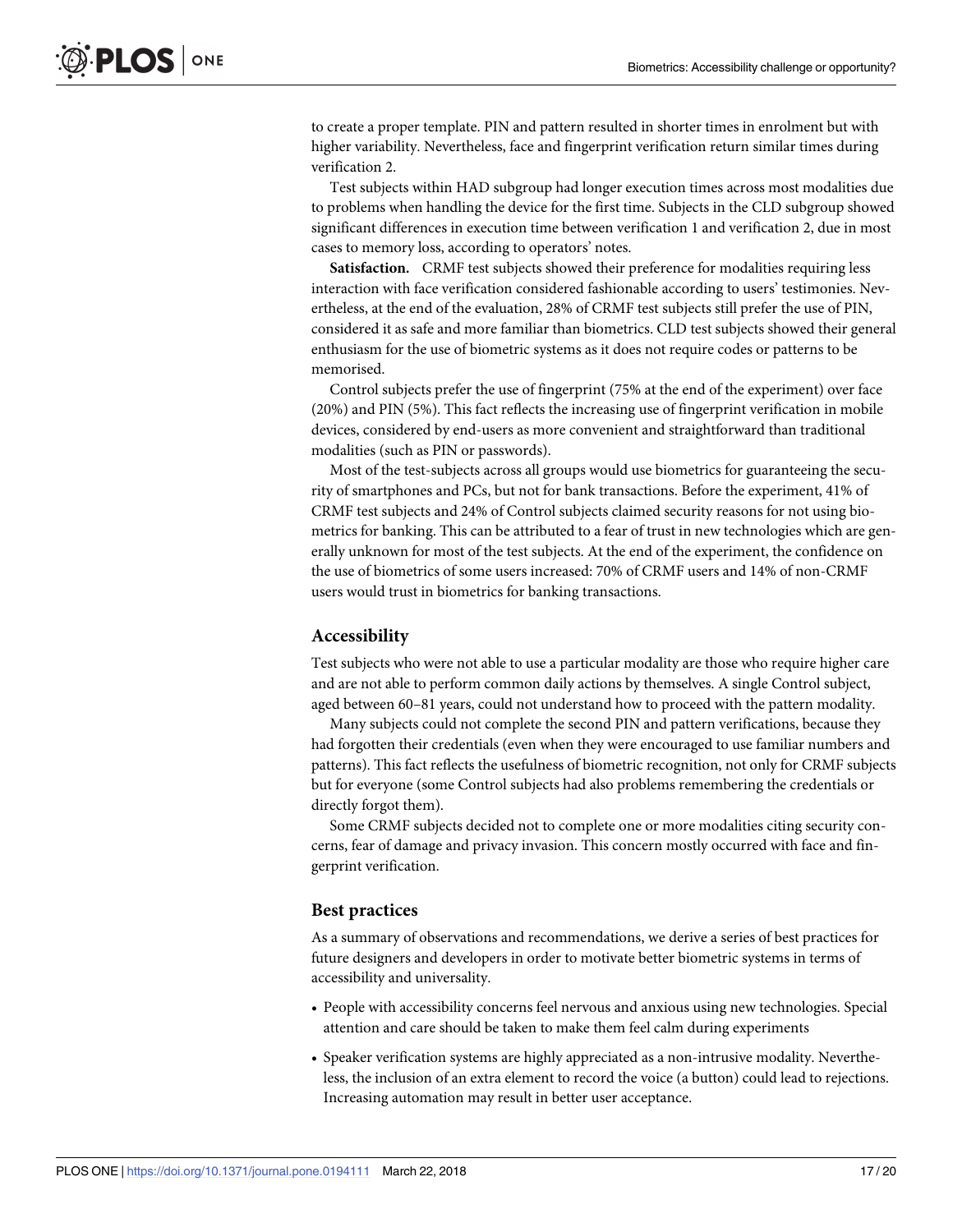- <span id="page-18-0"></span>• Other aspect to improve in speaker verification is the sentence to read. Many subjects have problems reading from screens (e.g. small letters, difficulties to read properly because hand tremor, etc.). One possible solution could be to repeat an audibly sentence previously played by the system.
- Introducing modalities which require high user interaction, may lead to confusion and rejections. In this case, several users disliked the use of the pattern.
- Authentication solutions may be adapted to each individual subject. Even though subgroups have been assessed in this work according to their characteristics, we found high variability among them, pointing out the requirement for more individualised solutions.
- Some subjects have more than one accessibility concern. This leads to situations where categorising users is unfeasible and add support to the previous recommendation.
- The fewer interactions with the system, the better. Transparent solutions involve fewer possibilities of incorrect interactions and reduce usage time. However, this fact could negatively affect system performance.
- The Android fingerprint enrolment procedure shows a fingerprint on the screen, that many subjects confused with the real fingerprint sensor and touched it several times. This led to longer times in the enrolment process, which was already considerable.

#### **Acknowledgments**

The authors express their appreciation to all test subjects within the evaluation and to the patients and personnel of CRMF for their invaluable help and active collaboration.

#### **Author Contributions**

**Conceptualization:** Ramon Blanco-Gonzalo, Raul Sanchez-Reillo.

**Data curation:** Ramon Blanco-Gonzalo, Chiara Lunerti.

**Formal analysis:** Ramon Blanco-Gonzalo, Raul Sanchez-Reillo, Richard Michael Guest.

**Funding acquisition:** Raul Sanchez-Reillo.

**Investigation:** Ramon Blanco-Gonzalo, Chiara Lunerti, Raul Sanchez-Reillo, Richard Michael Guest.

**Methodology:** Ramon Blanco-Gonzalo, Chiara Lunerti.

**Project administration:** Raul Sanchez-Reillo.

**Resources:** Raul Sanchez-Reillo.

**Software:** Ramon Blanco-Gonzalo.

**Supervision:** Ramon Blanco-Gonzalo, Chiara Lunerti, Raul Sanchez-Reillo, Richard Michael Guest.

**Validation:** Ramon Blanco-Gonzalo, Richard Michael Guest.

**Visualization:** Ramon Blanco-Gonzalo, Chiara Lunerti, Richard Michael Guest.

**Writing – original draft:** Ramon Blanco-Gonzalo.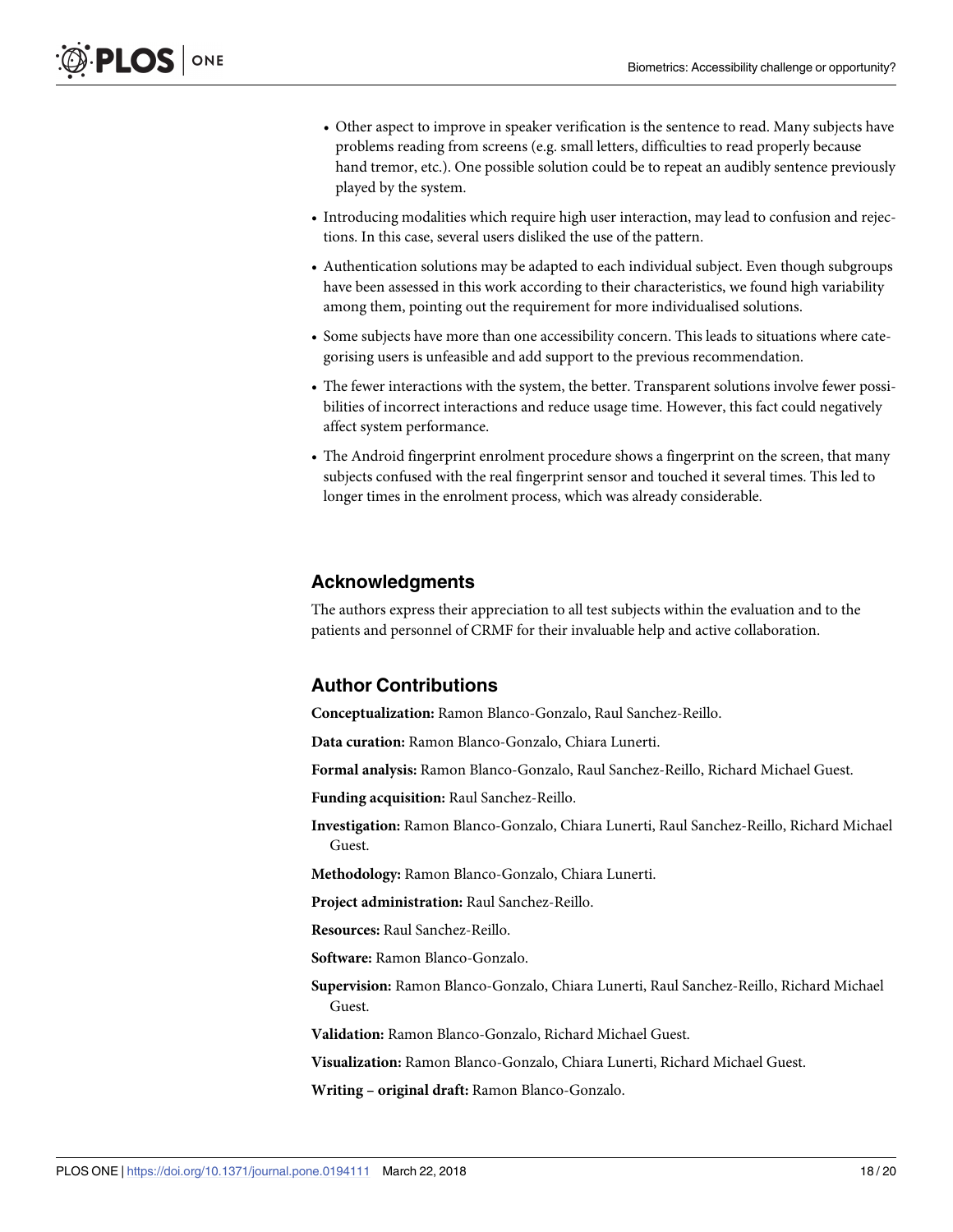<span id="page-19-0"></span>**Writing – review & editing:** Ramon Blanco-Gonzalo, Chiara Lunerti, Raul Sanchez-Reillo, Richard Michael Guest.

#### **References**

- **[1](#page-1-0).** Bakshi S, Tuglular T. Security through human-factors and biometrics. In: Proceedings of the 6th International Conference on Security of Information and Networks—SIN '13. New York, New York, USA: ACM Press; 2013. p. 463–463.
- **[2](#page-1-0).** Blanco-Gonzalo R, Sanchez-Reillo R, Martinez-Normand L, Fernandez-Saavedra B, Liu-Jimenez J. Accessible Mobile Biometrics for Elderly. In: Proceedings of the 17th International ACM SIGACCESS Conference on Computers & Accessibility—ASSETS '15. p. 419–20.
- **[3](#page-2-0).** Sanchez-Reillo R, Blanco-Gonzalo R, Liu-Jimenez J, Lopez M, Canto E. Universal access through biometrics in mobile scenarios. In: 2013 47th International Carnahan Conference on Security Technology (ICCST). IEEE; 2013. p. 1–6.
- **[4](#page-1-0).** Blanco-Gonzalo R, Sanchez-Reillo R, Sanchez-Redondo C, Alonso-Aguilera JL. Accessibility evaluation of a mobile biometric recognition system. In: 2016 IEEE International Conference on Identity, Security and Behavior Analysis (ISBA). IEEE; 2016. p. 1–6.
- **[5](#page-2-0).** Blanco-gonzalo R, Diaz-fernandez L, Miguel-hurtado O, Sanchez-reillo R. Usability Evaluation of Biometrics in Mobile Environments. In: The 6th International Conference on Human System Interaction (HSI). IEEE; 2013. p. 123–8.
- **6.** Stanton B, Theofanos M, Orandi S, Micheals R, Zhang NF. Effects of Scanner Height on Fingerprint Capture. NIST Rep. 2007; 51(10):592–596.
- **[7](#page-2-0).** Robertson JJ, Guest RM, Elliott SJ, O'Connor K. A Framework for Biometric and Interaction Performance Assessment of Automated Border Control Processes. IEEE Transactions and Human-Machine Systems. 2017; 47(6):983–93.
- **[8](#page-2-0).** Sasse M, Krol K. Usable biometrics for an ageing population. In: Age Factors in Biometric Processing. Institution of Engineering and Technology; 2013. p. 303–20.
- **[9](#page-2-0).** ISO/IEC TR 29194:2015—Information Technology—Biometrics—Guide on designing accessible and inclusive biometric systems.
- **[10](#page-2-0).** Riley C, McCracken H, Buckner K. Fingers, veins and the grey pound. In: Proceedings of the 14th European conference on Cognitive ergonomics invent! explore!—ECCE '07. New York, New York, USA: ACM Press; 2007. p. 149.
- **[11](#page-2-0).** Wong R, Poh N, Kittler J, Frohlich D. Towards inclusive design in mobile biometry. In: 3rd International Conference on Human System Interaction. IEEE; 2010. p. 267–74.
- **12.** Poh N, Blanco-Gonzalo R, Wong R, Sanchez-Reillo R. Blind subjects faces database. IET Biometrics. 2016; 5(1):20–7.
- **[13](#page-2-0).** Blanco-Gonzalo R, Poh N, Wong R, Sanchez-Reillo R. Time evolution of face recognition in accessible scenarios. Human-centric Computer Information Sciences. 2015; 5(1):24.
- **[14](#page-2-0).** Voice Deposit Feature Complements USAA Mobile App's Support for Visually Impaired—Mobile ID World [Internet]. <https://mobileidworld.com/voice-usaa-visually-impaired-107122/>
- **[15](#page-2-0).** CEN, CENELEC E. EN 301 549. v1.1.1. Accessibility requirements suitable for public procurement of ICT products and services in Europe. 2014.
- **[16](#page-2-0).** Blanco-Gonzalo R, Miguel-Hurtado O, Sanchez-Reillo R, Gonzalez-Ramirez A. Usability analysis of a handwritten signature recognition system applied to mobile scenarios. In: Security Technology (ICCST), 2013 47th International Carnahan Conference on. 2013. p. 1–6.
- **17.** Blanco-Gonzalo R, Sanchez-Reillo R, Miguel-Hurtado O, Liu-Jimenez J. Usability analysis of dynamic signature verification in mobile environments. Biometrics Special Interest Group (BIOSIG), 2013 International Conference of the. 2013. p. 1–9.
- **[18](#page-2-0).** Blanco-Gonzalo R, Sanchez-Reillo R, Miguel-Hurtado O, Bella-Pulgarin E. Automatic usability and stress analysis in mobile biometrics. Image and Vision Computing. 2014; 32(12):1173–80.
- **[19](#page-2-0).** ISO 9241–11:1998—Ergonomic requirements for office work with visual display terminals (VDTs)— Part 11: Guidance on usability.
- **[20](#page-2-0).** Visualization NIST Group. Usability & Biometrics, Ensuring Successful Biometric Systems. 2008;
- **[21](#page-2-0).** Atos Origin. UK Passport Service Biometrics Enrolment Trial. 2005.
- **[22](#page-2-0).** Elliott SJ, Kukula EP. A definitional framework for the human/biometric sensor interaction model. Biometric Technology Human Identification VII. 2010; 7667(1):76670H–8.